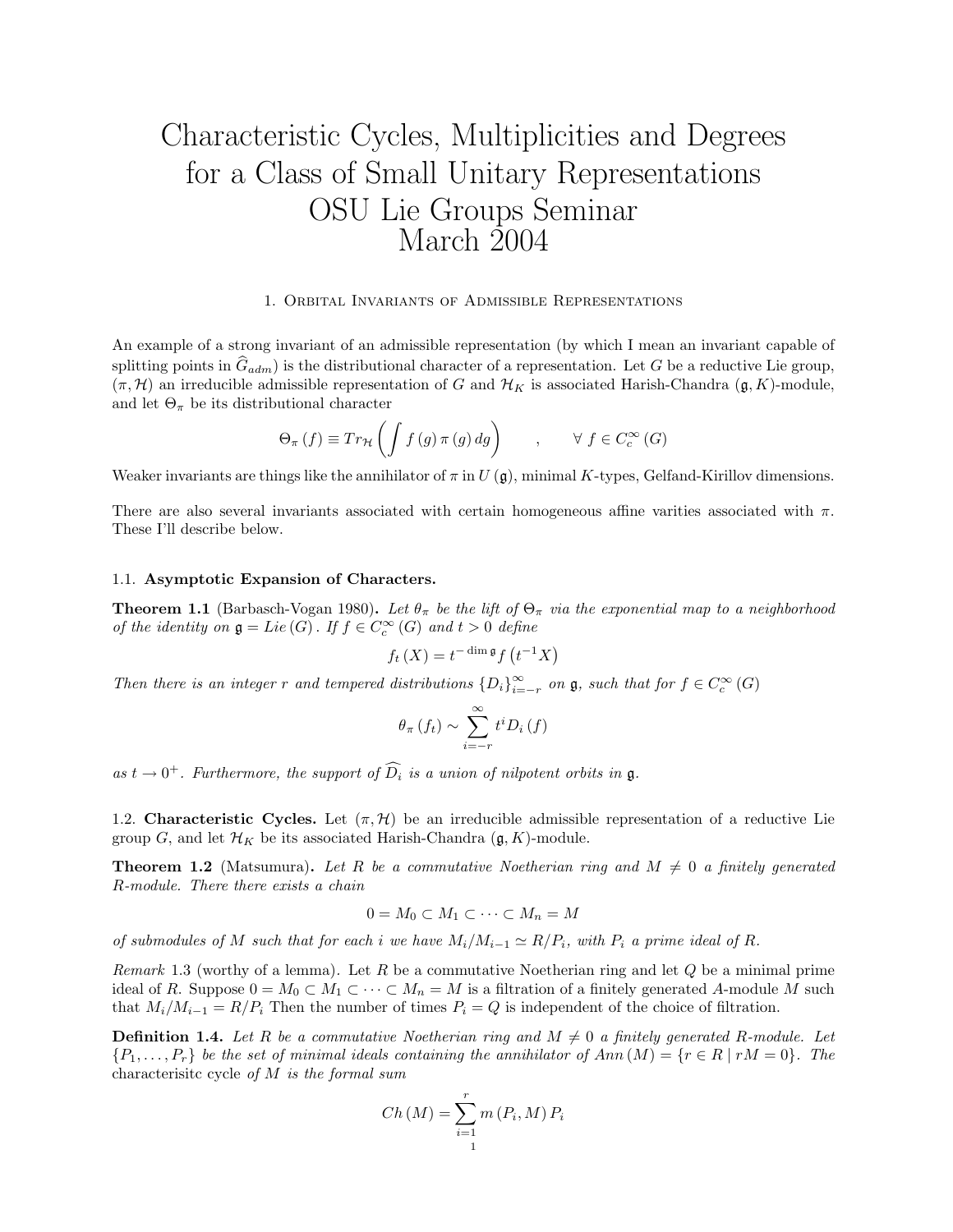2

where  $m(P_i, M)$  is a positive integer defined as follows. Choose any finite filtration of M such that each subquotient  $M_j/M_{j-1}$  is of the form  $R/Q_j$  with  $Q_j$  a prime ideal of R.  $m(P_i, M)$  is the number of times that  $Q_i = P_i$ .

**Definition 1.5.** Suppose that X is a finitely generated Harish-Chandra module. Recall that  $K_{\mathbb{C}}$  acts on X. A good filtration  $\mathcal F$  of  $X$  is a (possibly infinite) increasing filtration

$$
0 = X_{-1} \subset X_0 \subset X_1 \subset X_2 \subset
$$

of X, satisfying the conditions listed below. Write  $U_n$  for the n<sup>th</sup> of the standard filtration of  $U[\mathfrak{g}]$ . By the Poincaré-Birkhoff-Witt theorem, the associated graded ring gr  $(U[\mathfrak{g}])$  is naturally isomorphic to  $S[\mathfrak{g}]$ . The conditions on a good filtration of X are

- (i)  $X_m$  is finite-dimensional and  $K_{\mathbb{C}}$ -invariant.
- (ii) The union of all the  $X_m$  is X.
- (iii) The filtrations of X and  $U[\mathfrak{g}]$  are compatible:

$$
U_n X_m \subset X_{n+m} .
$$

(iv) The associated graded  $(S(g), K_{\mathbb{C}})$ -module gr  $(X)$ 

$$
gr_{\mathcal{F}}(X) = \bigoplus_{n=0}^{\infty} X_n/X_{n-1}
$$

is finitely generated.

The gr  $(X)$  inherits compatible of the  $K_{\mathbb{C}}$  and g-actions from X, but because the action of the Lie algebra  $\mathfrak{k} = Lie(K_{\mathbb{C}})$  preserves the filtration, it follows that  $S(\mathfrak{g})\mathfrak{k} \subset Ann(gr(X))$  and so  $gr(X)$  can be regarded as a  $S(\mathfrak{g}/\mathfrak{k}) \simeq S(\mathfrak{p})$ -module.

**Definition 1.6.** Let  $X$  be the Harish-Chandra module of an admissible representation of a reductive Lie group G. Fix a good filtration of X and let  $gr(X)$  be the associated  $(S()$ 

1.3. Schmid-Vilonen. Vogan and Barbasch conjectured and Schmid and Vilonen proved that the similarilty between wave front cycles and characteristic cycles can actually be expressed as a precise equality. The leading term of the local character expansion can be thought of as a complex-linear combination of nilpotent  $G_{\mathbb{R}}$  orbits, allowing us to write

$$
\Theta_{\pi}=\sum_{\mathcal{O}_{j}\in WF(\pi)}b_{j}\left[\mathcal{O}_{,j}\right]+\cdots
$$

Schmid and Vilonen refer to

$$
WF\left(\pi\right) = \sum_{\mathcal{O}_j \in WF(\pi)} b_j\left[\mathcal{O}_{,j}\right]
$$

as the *wave front cycle* of  $\pi$  and prove that this wave front cycle coincides with the characteristic cycle of Vogan.

However, this coincidence is not nearly obvious as the notation suggests. First of all the "cycles" [O] that appear in the characteristic cycle are  $K_{\mathbb{C}}$ -orbits in p, while the cycles that appear in the wave front cycle are nilpotent  $G_{\mathbb{R}}$ -orbits in the real Lie algebra  $\mathfrak{g}_o$ . The basis for the characteristic cycle / wave front cycle correspondence is the following theorem of Sekiguchi

**Theorem 1.7** (Kostant-Sekiguchi Correspondence). Suppose that G is a real reductive Lie group with maximal compact subgroup K. Then there is a natural one-to-one correspondence between the set of nilpotent G-orbits in the real Lie algebra  $\mathfrak{g}_o$  of G and the set of  $K_{\mathbb{C}}$ -orbits in p. Suppose that under this correspondence the orbit of  $\lambda_{\mathbb{R}} \in \mathcal{N}^*$  corresponds to that of  $\lambda_{\mathfrak{k}} \in \mathfrak{p}^*$  and  $G_{\mathbb{C}}$  is any complex group with Lie algebra  $\mathfrak{g} = (\mathfrak{g}_o)_{\mathbb{C}}$ , then

• The  $G_{\mathbb{C}}$ -orbits of  $i\lambda_{\mathbb{R}}$  and  $\lambda_{\mathfrak{k}}$  coincide.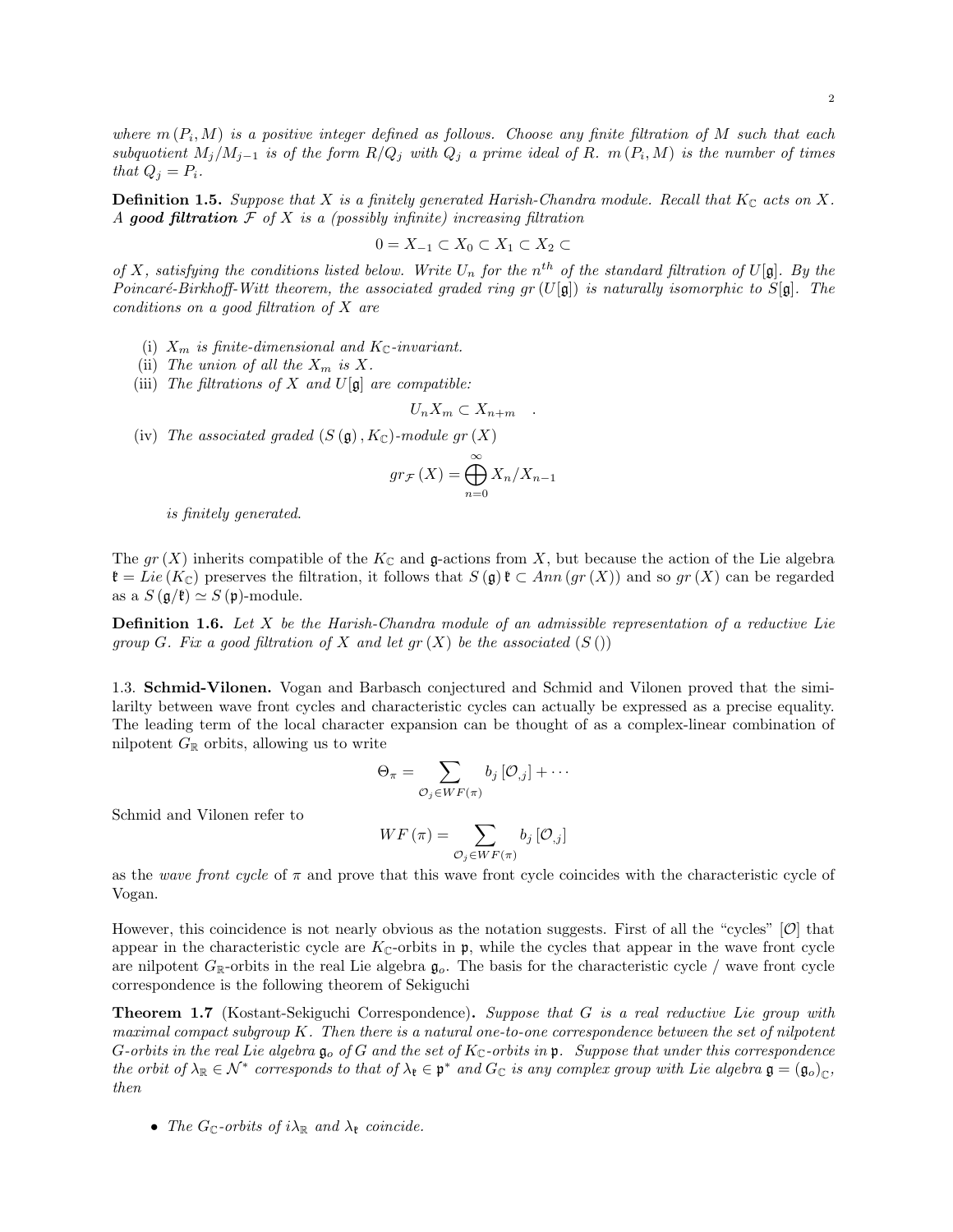- dim<sub>R</sub>  $G \cdot \lambda_{\mathbb{R}} = 2 \cdot \dim_{\mathbb{C}} K_{\mathbb{C}} \cdot \lambda_{\mathfrak{k}} = \dim_{\mathbb{C}} G_{\mathbb{C}} \cdot \lambda_{\mathfrak{k}}$
- The maximal compact subgroups of the isotropy subgroups  $K(\lambda_{\mathfrak{k}})$  and  $G_{\mathbb{R}}(\lambda_{\mathbb{R}})$  are isomorphic.

1.4. Whittaker Cycles? There is a third way of attaching numbers to nilpotent orbits. Let  $\mathcal O$  be a real nilpotent orbit occuring in the asymptotic expansion of the character of a admissible representation. Associated to  $\mathcal O$  is a particular parabolic subgroup  $P = LN$  of G, a particular character  $\chi_{\mathcal O}$  of N, and a generalized Gelfand-Graev representation  $Ind_N^G(\chi_{\mathcal{O}})$ . Set

$$
w_{alg}(\pi, \mathcal{O}) = \dim Hom_{\mathfrak{g}, K} (V, Ind_N^G(\chi_{\mathcal{O}}))
$$
  

$$
w_{-\infty}(\pi, \mathcal{O}) = \dim Hom_G (V^{\infty}, Ind_N^G(\chi_{\mathcal{O}}))
$$

be the dimensions of the space of generalized Whittaker modules of type  $\mathcal{O}$ , and write

$$
\mathcal{WC}_{alg}(\pi) = \sum_{\mathcal{O} \in WF(\pi)} w_{alg}(\pi, \mathcal{O}) [\mathcal{O}]
$$

$$
\mathcal{WC}_{-\infty}(\pi) = \sum_{\mathcal{O} \in WF(\pi)} w_{-\infty}(\pi, \mathcal{O}) [\mathcal{O}]
$$

Question 1.8. Can one relate either of these Whittaker cycles to wave-front cycles (or equivalently, to associated cycles).

Theorem 1.9 (Matumoto). For large representations the dimension of the space algebraic Whittaker vectors coincides with the Bernstein degree of the representation.

**Theorem 1.10** (Kostant, Lynch). Let  $G = KAN$  be an Iwasawa decomposition of a real reducitive Lie group. The principal series representations  $ind_{MAN}^G (\sigma \otimes e^{\nu} \otimes 1)$  is large, and the Bernstein degree is  $\#W(\mathfrak{g}_o, \mathfrak{a}_o) \cdot \dim(\sigma)$ , where  $\#W(\mathfrak{g}_o, \mathfrak{a}_o)$  is the dimension of the little Weyl group.

**Theorem 1.11** (Yamashita). If G is a connected simple Lie group of Hermitian type and let  $\pi$  be an irreducible unitary highest weight representation of G. Then the multiplicities in the wave front cycle of  $\pi$ and in  ${\mathcal{WC}}_{alg}(\pi)$  coincide.

**Theorem 1.12** (Nishiyama, Ochiai, Taniguchi, Yamashita and Kato). The associated cycle and the Bernstein degree of a large  $(\mathfrak{g}, K)$ -module  $X_{\pi}$  are given by

$$
\begin{array}{rcl} \mathcal{AC}\left(\pi\right) & = & \displaystyle\sum_{\mathcal{O}_{\mathbb{R}}} w_{-\infty}\left(\pi, \mathcal{O}_{\mathbb{R}}\right) \cdot \left[\overline{\mathcal{O}}\right] \\ \textit{BernsteinDeg}\left(\pi\right) & = & \displaystyle\frac{w_G}{l_G} \sum_{\mathcal{O}_{\mathbb{R}}} w_{-\infty}\left(\pi, \mathcal{O}_{\mathbb{R}}\right) \end{array}
$$

where  $\mathcal{O}_\mathbb{R}$  runs over the principle nilpotent orbits in  $\mathfrak{g}_\mathbb{R}$ ,  $\mathcal{O}$  is the K<sub>C</sub>-orbit corresponding to  $\mathcal{O}_\mathbb{R}$  via the Kostant-Sekiguchi correspondence,  $l_G$  is the number of principal nilpotent G-orbits, and  $w_G$  is the order of the little Weyl group.

In these talks, we present the results of some exploratory calculations aimed at determining and correlating the characteristic cycles, multiplicities, and Whittaker vectors for a special class of small unitary representations. Although our purpose is purely representation-theoretical, and empirical at that, it also illustrates how representation-theoretical methods, in a sufficiently equivariant setting, might be used to answer rather difficult algebraic-geometric questions (in particular, the degree of a projective variety.).

#### 2. The Class of Small Unitary Representations

2.1. Reductive Lie groups associated with simple Jordan algebras. Let  $N$  be a real simple Jordan algebra with unit e and norm  $\phi$ . Let L be the subgroup of  $GL(N)$  that preserves  $\phi$  up to a scalar multiple. Let  $P$  be the semidirect product  $LN$ , and  $G$  the group of rational transformations generated by  $P$  and  $\iota: x \to -x^{-1}$ . Then G is a semisimple Lie group, and  $P = LN$  is the Levi decomposition of a parabolic subgroups such that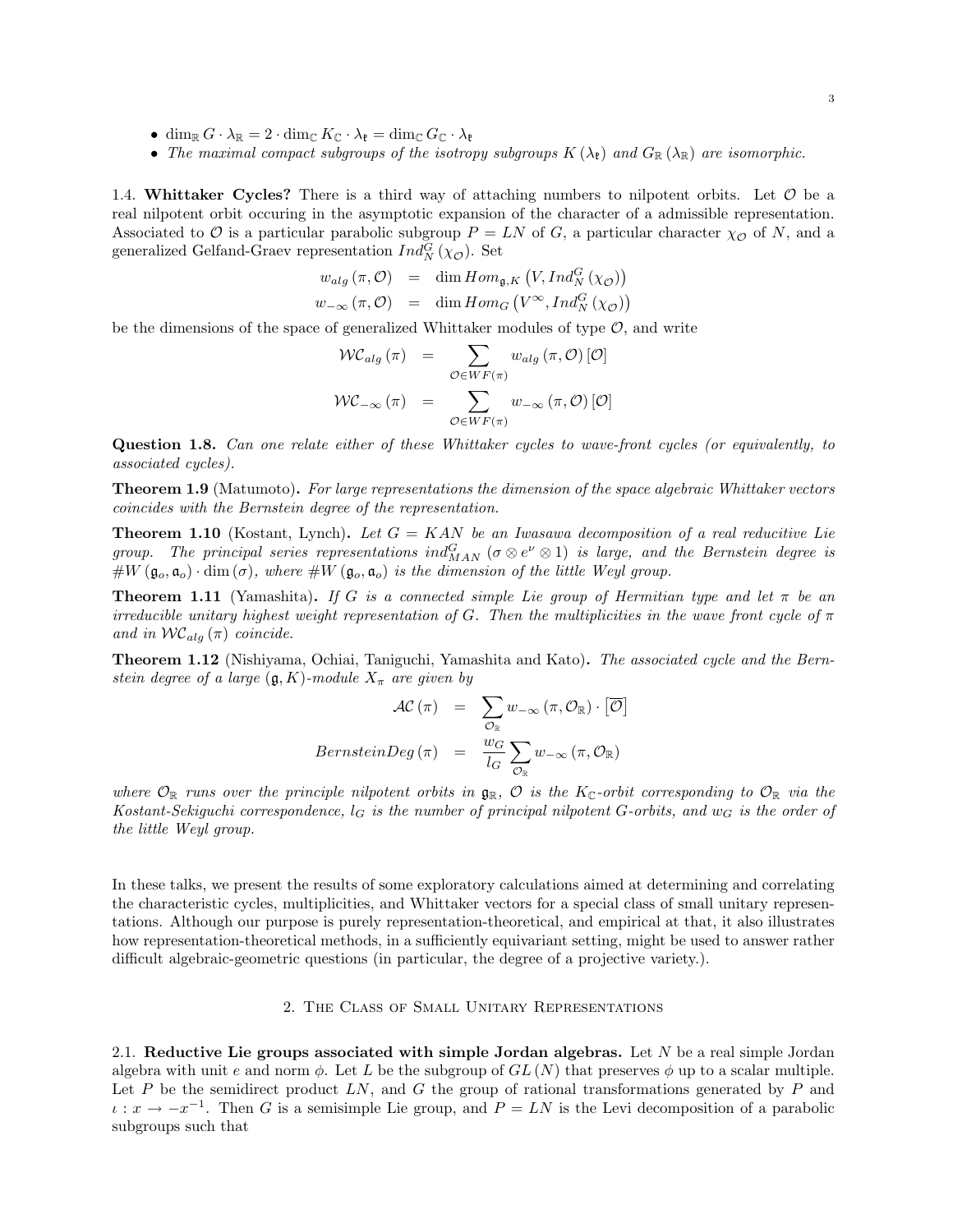- $(i)$  N is abelian
- (ii)  $\overline{P}$  is conjugate to P (where  $\overline{P}$  is the parabolic of G opposite to P).

Conversely, any parabolic subgroup  $P = LN$  of a simple Lie group G satisfying (i) and (ii) arises from a Jordan algebra structure on N. A classification of the such groups will be given below.

2.2. Restricted roots and multiplicities. Henceforth, G will be a simple Lie group associated to a real simple Jordan algebra N, with  $P = LN$  the corresponding parabolic subgroup of G. Let K be a maximal compact subgroup of G, and let  $M = K \cap L$ . Let  $\mathfrak{g} = Lie(G)$ ,  $\mathfrak{k} = Lie(K)$ ,  $\mathfrak{n} = Lie(N)$ ,  $\mathfrak{m} = Lie(M)$ , etc. Let  $t_1$  be a maximal toral subalgebra in the orthogonal complement of  $m$  in  $\ell$ . It turns out that there are only three possilibilities for the restricted root system  $\Sigma$  of  $\mathfrak{t}_1$  in  $\mathfrak{k}$ ; namely,  $\Sigma$  is either of type  $A_{n-1}, D_n$ , or  $C_n$ . Moreover, there is a fairly uniform prescription for writing down the restricted root systems  $\Delta(\mathfrak{k};\mathfrak{t}_1)$ and  $\Delta(\mathfrak{g};\mathfrak{t}_1)$ . This goes as follows.

There is a orthonormal basis  $\{\gamma_1, \ldots, \gamma_n\}$  of  $\mathfrak{t}_1^*$  such that the simple roots of  $\mathfrak{t}_1$  in  $\mathfrak{k}$  are

(2.1) 
$$
\begin{cases} \frac{1}{2}\gamma_i \pm \frac{1}{2}\gamma_{i+1} | i = 1, ..., n-1 \\ \frac{1}{2}\gamma_i \pm \frac{1}{2}\gamma_{i+1} | i = 1, ..., n-1 \} \cup \{\gamma_n\} & \text{if } \Sigma = A_{n-1} \\ \frac{1}{2}\gamma_i \pm \frac{1}{2}\gamma_{i+1} | i = 1, ..., n-1 \} \cup \{\frac{1}{2}\gamma_{n-1} + \frac{1}{2}\gamma_n\} & \text{if } \Sigma = D_n \end{cases}
$$

and that the roots of  $t_1$  in  $\mathfrak{g}$  are  $\{\pm \frac{1}{2}\gamma_i \pm \frac{1}{2}\gamma_j, \pm \gamma_i\}$  in all cases. Moreover, it turns out, that for a given G, both the short roots  $\pm \frac{1}{2}\gamma_i \pm \frac{1}{2}\gamma_j$ , and the long roots  $\gamma_i$  have fixed multiplicities. Accordingly, we define integers d and e by

> $d = \text{common multiplicity of short roots } \pm \frac{1}{2}\gamma_i \pm \frac{1}{2}\gamma_j \text{ in } \mathfrak{k}$  $e = \text{common multiplicity of long roots } \pm \gamma_i \text{ in } \mathfrak{k}$

and the multiplicities of the (restricted) short and long roots of  $t_1$  in g are then, respectively, 2d and  $e + 1$ . Let n be the dimension of  $t_1$  (which coincides with the real rank of g); it so happens that there is also a convenient formula for  $m = \dim(n)$ .

$$
m = n (d (n - 1) + e + 1)
$$

**Lemma 2.1.** Let  $\mathfrak{t} = \mathfrak{t}_1 + \mathfrak{t}_0$  be an extension of  $\mathfrak{t}_1$  to a CSA for  $\mathfrak{k}$  (with  $\mathfrak{t}_0 \subset \mathfrak{m}$ ). For  $\underline{\alpha} \in \mathfrak{t}^* \simeq \mathfrak{t}_1^* \oplus \mathfrak{t}_0^*$ , we will write  $\underline{\alpha} = (\alpha; \mu)$ , with  $\alpha \in \mathfrak{t}_1^*, \mu \in \mathfrak{t}_2^*$ . Then the positive system  $\Sigma^+$  corresponding to the choice (1) of simple roots in  $\Sigma$  can extended to a positive system  $\Delta^+ = \Delta^+$  ( $\mathfrak{k}; \mathfrak{t}$ ) for  $\Delta$  ( $\mathfrak{k}; \mathfrak{t}$ ), in such a way that a root  $(\alpha; \mu)$  is positive in  $\Delta^+$ if  $\alpha \in \Sigma^+$ .

Remark 2.2. Write  $\mathfrak{g} = \mathfrak{k} + \mathfrak{p}$  for the Cartan decomposition of  $\mathfrak{g}$ . It turns out that the weights  $\{(\pm \gamma_1; 0), (\pm \gamma_2; 0), \ldots (\pm \gamma_n; 0)\}$ are the extremal weights of representation of K carried by p. Indeed, for the positive system  $\Delta^+$  arising from positive system (1) of  $\Sigma$ , the highest weight of the representation of K on s is  $(\gamma_1;0)$  and that the weights

$$
\lambda_i = (\gamma_1; 0) + (\gamma_2; 0) + \cdots + (\gamma_i; 0)
$$

are dominant integral for  $\Delta^+$ .

Indeed, let t be an arbitrary Cartan subalgebra of  $\mathfrak{k}$ , and  $\Delta^+$  a positive system for  $\Delta(\mathfrak{k};\mathfrak{t})$ . Then set  $\gamma_1$  equal to the highest root of the representation of K on  $\mathfrak{p}$  and let  $W \cdot \gamma_1$  be the Weyl orbit of  $\gamma_1$ . Then there will be a unique root  $\gamma_2$  in the  $W \cdot \gamma_1$  that is orthogonal to  $\gamma_1$  and is such that  $\gamma_1 + \gamma_2$  is dominant integral. And there will be a unique root  $\gamma_3 \in W \cdot \gamma_1$ , that is perpendicular to both  $\gamma_1$  and  $\gamma_2$  and such that  $\gamma_1 + \gamma_2 + \gamma_3$ is dominant integral. Continuing in this manner, we can construct a sequence  $\{\gamma_1,\ldots,\gamma_n\}$  of p-roots. We can now set  $\mathfrak{t}_1 = span\left\{ \left[\mathfrak{p}_{\underline{\gamma_i}}, \mathfrak{p}_{-\underline{\gamma_i}}\right] \mid i = 1, \ldots, n \right\}$ , and we're back where we started from with  $\gamma_i = \underline{\gamma_i} \Big|_{\mathfrak{t}_1}$ .

Below is a tables of the simple Lie groups corresponding to non-euclidean real simple Jordan algebras, and the corresponding values  $d$  and  $e$ . (Henceforth, we are going to drop from consideration the cases where  $\Sigma = A_{n-1}$ , which correspond to the cases where N is a formally real Jordan algebra.)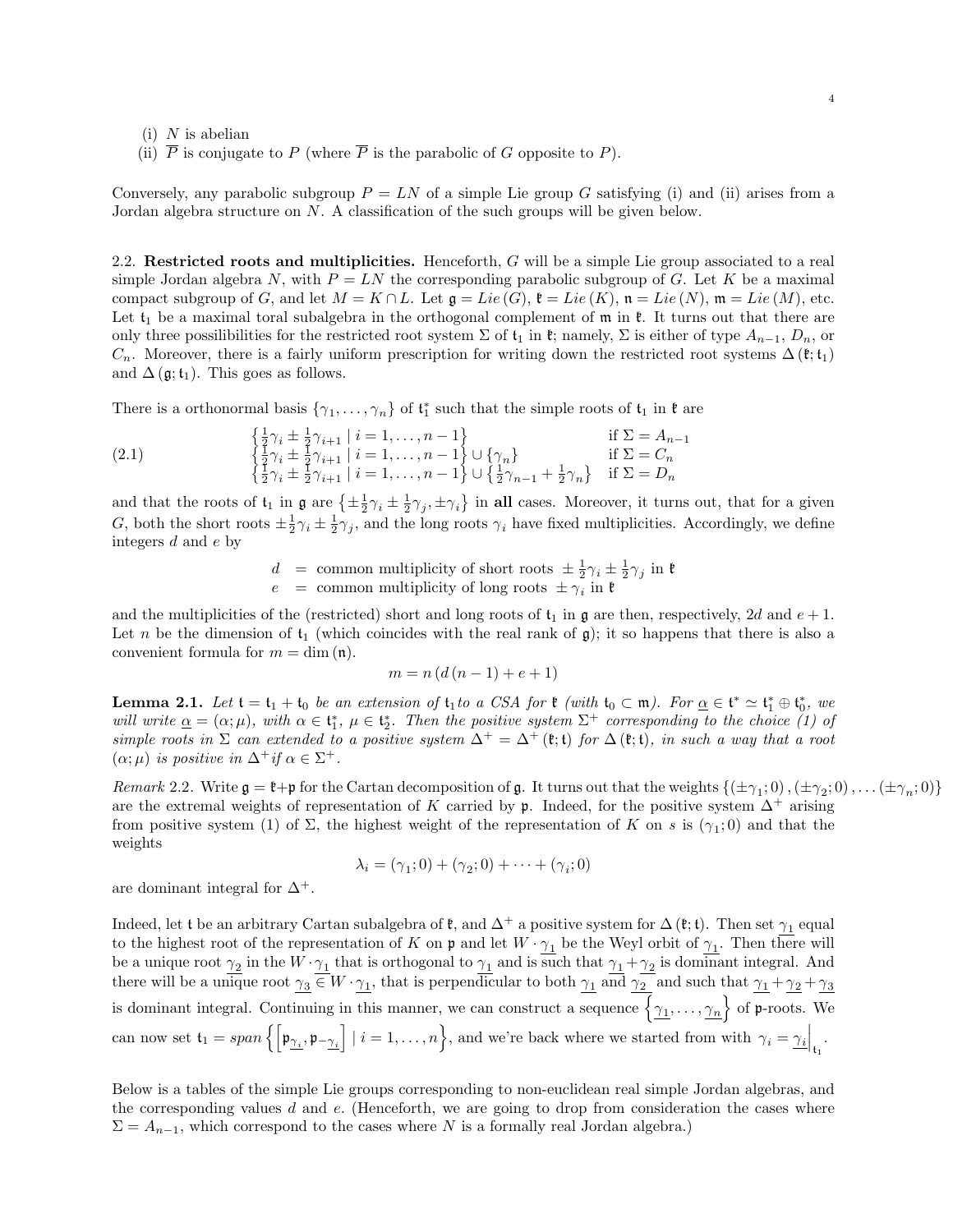| G                               | $K^-$                    | $\Sigma_n$ | $d \cdot e$    |             | $m = \dim \mathfrak{n}$ |
|---------------------------------|--------------------------|------------|----------------|-------------|-------------------------|
| $SL_{2n}$                       | $SO_{2n}$                | $D_n$      |                | $1 \quad 0$ | $n^2$                   |
| $SO_{2n,2n}^o$                  | $SO_{2n} \times SO_{2n}$ | $D_n$      | $\overline{2}$ | $\theta$    | $2n^2 - n$              |
| $E_7(7)$                        | $SU_{8}$                 | $D_3$      | 3              | 4           | 33                      |
| $SO_{p,q}$                      | $SO_p \times SO_q$       | $D_2$      | $\overline{2}$ | $p+q-4$     | $2 + p + q$             |
| $Sp(n,\mathbb{C})$              | $Sp_n$                   | $C_n$      | 1.             | 1           | $n^2 + n$               |
| $SL(2n,\mathbb{C})$             | $SU_{2n}$                | $C_n$      | $\mathcal{L}$  | 1           | $2n^2$                  |
| $SO(4n,\mathbb{C})$             | $SO_{4n}$                | $C_n$      | $\overline{4}$ | -1          | $4n^2 - 2n$             |
| $E_7(\mathbb{C})$               | $E_7$                    | $C_3$      | 3              | 8           | 45                      |
| $SO(p,\mathbb{C})$              | $SO_p$                   | $C_2$      | $2^{-}$        | $p-4$       | $2p-2$                  |
| Sp(n,n)                         | $Sp_n\times Sp_n$        | $C_n$      | $\overline{2}$ | 2           | $4n^2$                  |
| $SL\left( 2n,\mathbb{H}\right)$ | $Sp_{2n}$                | $C_n$      | $\overline{4}$ | 3           | $4n^2$                  |
| SO(p,1)                         | SO(p)                    | $C_1$      | $\Omega$       | $p-1$       | $\boldsymbol{p}$        |
|                                 |                          |            |                |             |                         |

2.3. BSZ and Sahi's representations. Put  $r = d(n-1) + e$  and let  $\nu$  be the positive character for L such that  $\nu^{2r}$  is the determinant of the adjoint action of L on n. For  $t \in \mathbb{R}$ , let  $(\Pi_t, I(t))$  denote the (normalized) induced representation  $Ind_{\overline{P}}^{G}(\nu^{t})$ .

**Theorem 2.3.** Assume  $\Sigma(\mathfrak{k},\mathfrak{t}_1)$  is not of type  $D_2$ . Then  $I(t)$  has an unitarizable constituent  $\Pi_i$  of rank  $i-1 < n$ , if and only  $t = d(n-i) + e + 1$ . Moreover, for this value of t, this unitarizable constituent is actually a submodule, and its K-types are

$$
\left\{\lambda = \sum a_j \gamma_j \mid a_i = a_{i+1} = \dots = a_n = 0\right\}
$$

and these K-types occur with mulitplicity one.<sup>1</sup>

Notation 2.4. Henceforth, G will consistently denote one of the groups listed in Table 1, n will denote its real rank (which happens to equal to the rank of the corresponding Jordan algebra), and  $\Pi_i$ ,  $i \in \{1, \ldots, n\}$  will denote the irreducible unitarizable constituent of the corresponding induced representation as prescribed in the preceding theorem.

#### 3. ASYMPTOTICS OF THE K-TYPES OF  $\Pi_i$

Let X be the Harish-Chandra module of an irreducible admissible representation of a reductive Lie group G. A filtration

$$
(3.1) \t\t \{0\} \subset X_0 \subset X_1 \subset X_2 \subset \cdots
$$

of X by subspaces  $X_i$  is said to be a good filtration ([V]) if

- (i) dim  $X_n < \infty$
- (ii) each  $X_n$  is K-invariant
- (iii)  $\mathfrak{g} \cdot X_n \subseteq X_{n+1}$  for all  $n \in \mathbb{N}$ .

Given a good filtration  $(3.1)$  of Harish-Chandra module X, one has a corresponding graded object

$$
gr\left(X\right) = \bigoplus_{n=0}^{\infty} X_n/X_{n-1}
$$

which is a finitely generated, graded  $(S(\mathfrak{p}), K)$ -module. As such, by a theorem of Hilbert and Serre, there exists a polynomial  $\varphi(n)$  such that

$$
\varphi_{X(n)} = \sum_{q \ge n} \dim_{\mathbb{C}} (X_q/X_{q-1})
$$

<sup>&</sup>lt;sup>1</sup>Here and henceforth we will use  $\gamma_i$  to denote either a restricted root in  $\Sigma$  or its (trivial) extension to  $\Delta(\mathfrak{k}; \mathfrak{t})$ .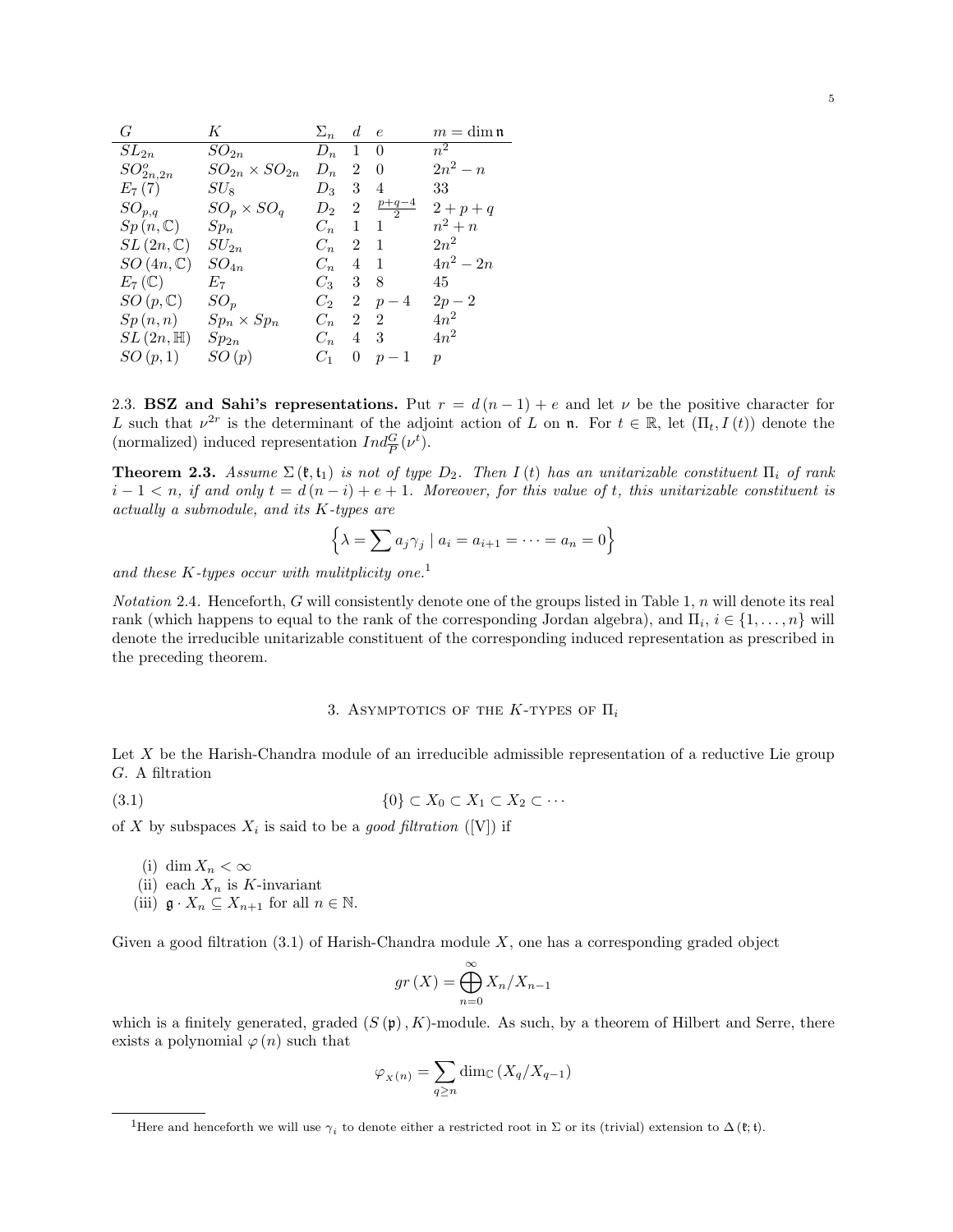Write

(3.2) 
$$
\varphi_X(n) = \frac{B_X}{D!} n^D + \text{ lower order terms}
$$

Then, the leading power D of  $\varphi_X$  is the Gelfand-Kirillov dimension of X and the leading coefficient of  $\varphi_X$ times  $D!$  is the *Bernstein degree* of  $X$ .

3.1. Initial Formula for Leading Term of  $p_{\Pi_i}(k)$ . Let  $\Pi_i$  be the Harish-Chandra module of the irreducible unitarizable constitute of  $Ind_{\overline{P}}^G(\nu^t)$ , occuring for  $t = d(n - i) + e + 1$ . Its K-types<sup>2</sup> are

$$
\Lambda = \left\{ \lambda = \sum_{j=1}^{i} a_j \gamma_j \mid a_i \in \mathbb{N} \quad ; \quad a_1 \ge a_2 \ge \cdots \ge a_i \ge 0 \right\}
$$

if  $i < n$ ,  $i = n$  and  $\Sigma = C_n$ , or

$$
\Lambda = \left\{ \lambda = \sum_{j=1}^{i} a_j \gamma_j \mid a_i \in \mathbb{N} \quad ; \quad a_1 \ge a_2 \ge \dots \ge a_{n-1} \ge |a_n| \ge 0 \right\}
$$

if  $i = n$  and  $\Sigma = D_n$ .

We filter  $\Pi_i$  as follows

$$
V_n = \{K\text{-types } \lambda = a_1\gamma_1 + \dots + a_i\gamma_i \text{ of } \Pi_i \text{ such that } a_1 \le n\}
$$

This is a good filtration of  $V$ . (We note that each  $V_n$  is finite-dimensional and obviously stable under  $K$ , and because the highest weight of  $\mathfrak s$  is  $\gamma_1$ , the only K-types that can occur in  $\mathfrak g V_n$  are K-types  $\lambda = a_1 \gamma_1 + \cdots + a_i \gamma_i$ with  $a_1 \leq n+1$ .

We will now compute the leading term of the Hilbert polynomial for  $\Pi_i$ :

$$
p_{\Pi_i}(k) = \dim(V_k) = \sum_{a_1=0}^k \sum_{a_2=0}^{a_1} \cdots \sum_{a_i=0}^{a_{i-1}} \dim F_{a_1 \gamma_1 + \cdots a_i \gamma_i}
$$

Here  $F_{\lambda}$  denotes the irreducible finite dimensional representation of K with highest weight  $\lambda$ . If  $\Sigma = D_n$ and  $i = n$  the summation on the far right should actually run from  $a_n = -a_{n-1}$  to  $a_{n-1}$ . Shortly, we'll introduce a special factor to keep track of this special case.

According to the Weyl dimension formula, the dimension of  $F_{\lambda}$  is

$$
\dim F_{\lambda} = \prod_{\alpha \in \Delta_K^+} \frac{\langle \lambda + \rho_K, \alpha \rangle}{\langle \rho_K, \alpha \rangle}
$$

In order to use this formula to compute the dimensions of the K-types  $\lambda = a_1 \gamma_1 + \cdots + a_i \gamma_i$  appearing in  $\Pi_i$ , we shall split the set  $\Delta_K^+$  into three disjoint sets:

$$
\Delta^+_K=\Delta^+_{\Sigma,i}\cup\Delta^+_{\Sigma,i,c}\cup\Delta^+_M
$$

where

$$
\Delta_{\Sigma,i}^+ = \{ \alpha \in \Delta_{\Sigma}^+ \mid \langle \alpha, \gamma_j \rangle \neq 0 \text{ for some } j \in \{1, 2, ..., i\} \}
$$
  
\n
$$
\Delta_{\Sigma,i,c}^+ = \{ \alpha \in \Delta_{\Sigma}^+ \mid \langle \alpha, \gamma_j \rangle = 0 \text{ for all } j \in \{1, 2, ..., i\} \} = \Delta_{\Sigma}^+ - \Delta_{\Sigma,i}^+
$$
  
\n
$$
\Delta_M^+ = \{ \alpha \in \Delta_K^+ \mid \langle \alpha, \gamma_i \rangle = 0 \text{ for all } j \in \{1, ..., n\} \}
$$

<sup>&</sup>lt;sup>2</sup>We specify  $K$ -types by their highest weight vectors.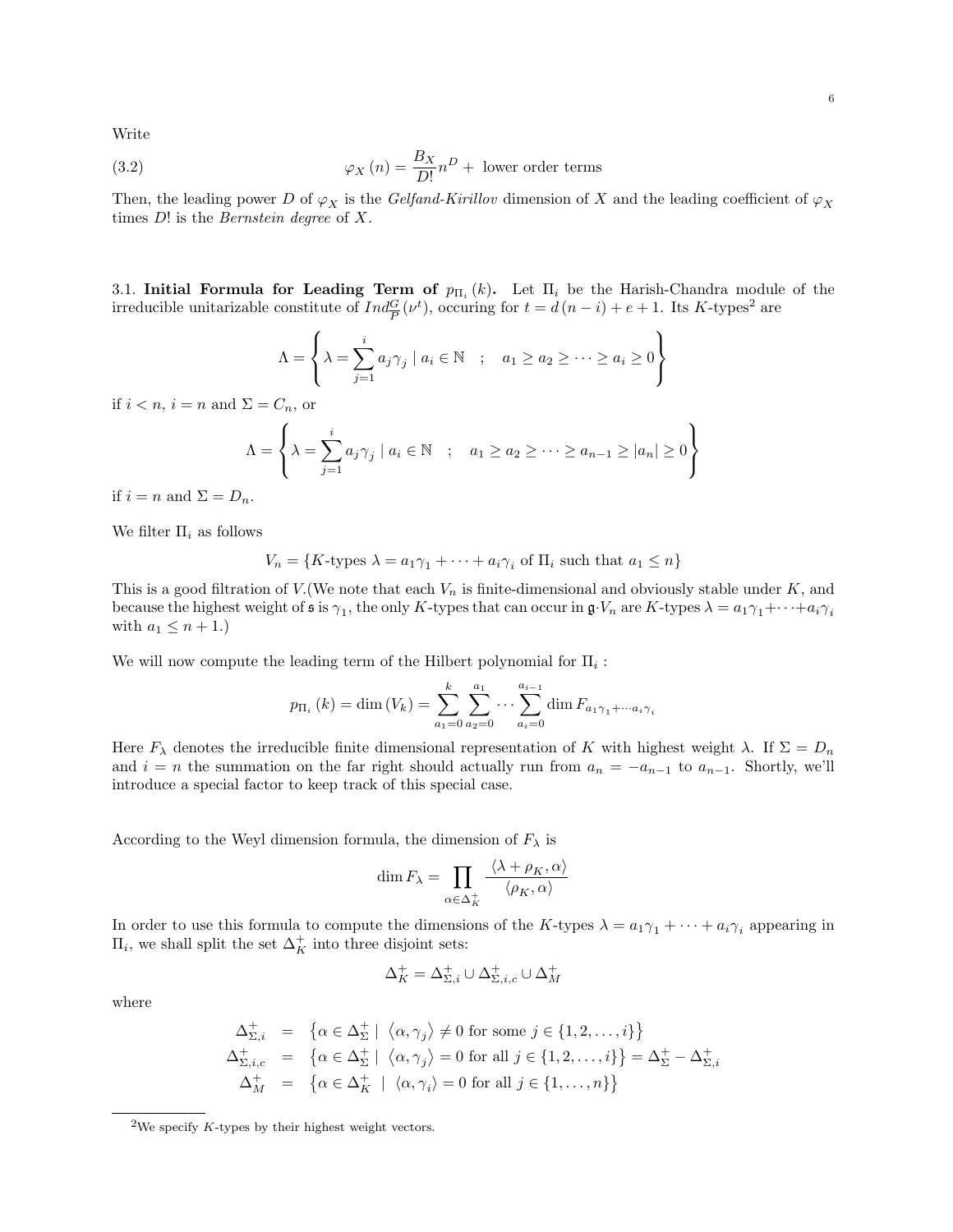We can now, accordingly, break up the product over the elements of  $\Delta_K^+$  in the Weyl dimension formula

$$
\dim F_{a_1\gamma_1 + \dots + a_i\gamma} = \left(\prod_{\alpha \in \Delta_{\Sigma,i}^+} \frac{\langle a_1\gamma_1 + \dots + a_i\gamma_i + \rho_K, \alpha \rangle}{\langle \rho_K, \alpha \rangle}\right) \left(\prod_{\alpha \in \Delta_{M}^+ \cup \Delta_{\Sigma,i,c}^+} \frac{\langle a_1\gamma_1 + \dots + a_i\gamma_i + \rho_K, \alpha \rangle}{\langle \rho_K, \alpha \rangle}\right)
$$
\n
$$
= \left(\prod_{\alpha \in \Delta_{\Sigma,i}^+} \frac{\langle a_1\gamma_1 + \dots + a_i\gamma_i + \rho_K, \alpha \rangle}{\langle \rho_K, \alpha \rangle}\right) \left(\prod_{\alpha \in \Delta_{M}^+ \cup \Delta_{\Sigma,i,c}^+} \frac{\langle \rho_K, \alpha \rangle}{\langle \rho_K, \alpha \rangle}\right)
$$
\n
$$
= \prod_{\alpha \in \Delta_{\Sigma,i}^+} \frac{\langle a_1\gamma_1 + \dots + a_i\gamma_i + \rho_K, \alpha \rangle}{\langle \rho_K, \alpha \rangle}
$$
\n
$$
= \frac{\left(\prod_{\alpha \in \Delta_{\Sigma,i}^+} \langle a_1\gamma_1 + \dots + a_i\gamma_i + \rho_K, \alpha \rangle\right)}{\left(\prod_{\alpha \in \Delta_{\Sigma,i}^+} \langle \rho_K, \alpha \rangle\right)}
$$

Thus, the Hilbert polynomial for  $\Pi_i$  will be

$$
p_{\Pi_i}(k) = \sum_{a_1=0}^k \cdots \sum_{a_i}^{a_{i-1}} \dim F_{a_1 \gamma_1 + \cdots + a_i \gamma_i}
$$
  
\n
$$
= \sum_{a_1=0}^k \cdots \sum_{a_i}^{a_{i-1}} \prod_{\alpha \in \Delta_{\Sigma_i}} \left( \frac{\langle a_1 \gamma_1 + \cdots + a_i \gamma_i + \rho_K, \alpha \rangle}{\langle \rho_K, \alpha \rangle} \right)
$$
  
\n
$$
= \sum_{a_1=0}^k \cdots \sum_{a_i}^{a_{i-1}} \prod_{\alpha \in \Delta_{\Sigma_i}} \left( \frac{\langle a_1 \gamma_1 + \cdots + a_i \gamma_i, \alpha \rangle}{\langle \rho_K, \alpha \rangle} \right) + \text{ lower order terms}
$$
  
\n
$$
= \frac{1}{\left( \prod_{\alpha \in \Delta_{\Sigma_i}} \langle \rho_K, \alpha \rangle \right)} \sum_{a_1=0}^k \cdots \sum_{a_i}^{a_{i-1}} \left( \prod_{\alpha \in \Delta_{\Sigma_i}} \langle a_1 \gamma_1 + \cdots + a_i \gamma_i, \alpha \rangle \right) + \text{ lower order terms}
$$

Now if  $\Sigma=D_n$  and  $i=n$  we actually have

$$
p_{\Pi_n}(k) = \sum_{a_1=0}^k \cdots \sum_{a_n=-a_{n-1}}^{a_{n-1}} \dim F_{a_1\gamma_1 + \cdots + a_n\gamma_n}
$$
  
\n
$$
= \sum_{a_1=0}^k \cdots \sum_{a_{n-1}=0}^{a_{n-2}} \left( \sum_{a_n=0}^{a_{n-1}} \dim F_{a_1\gamma_1 + \cdots + a_m\gamma_n} + \sum_{a_n=-a_{n-1}}^{-1} \dim F_{a_1\gamma_1 + \cdots + a_m\gamma_n} \right)
$$
  
\n
$$
= \sum_{a_1=0}^k \cdots \sum_{a_{n-1}=0}^{a_{n-2}} \left( \sum_{a_n=0}^{a_{n-1}} \dim F_{a_1\gamma_1 + \cdots + a_m\gamma_n} + \sum_{a_n=1}^{a_{n-1}} \dim F_{a_1\gamma_1 + \cdots + a_m\gamma_n} \right)
$$
  
\n
$$
= \sum_{a_1=0}^k \cdots \sum_{a_{n-1}=0}^{a_{n-2}} \left( \sum_{a_n=0}^{a_{n-1}} 2 \dim F_{a_1\gamma_1 + \cdots + a_m\gamma_n} - \dim F_{a_1\gamma_1 + \cdots + a_{n-1}\gamma_n + 0} \right)
$$
  
\n
$$
= \sum_{a_1=0}^k \cdots \sum_{a_{n-1}=0}^{a_{n-2}} \left( \sum_{a_n=0}^{a_{n-1}} 2 \dim F_{a_1\gamma_1 + \cdots + a_m\gamma_n} \right) + \text{ lower order terms.}
$$
  
\n
$$
= \frac{2}{\left( \prod_{\alpha \in \Delta_{\Sigma_i}} \langle \rho_K, \alpha \rangle \right)} \sum_{a_1=0}^k \cdots \sum_{a_n=0}^{a_{n-1}} \left( \prod_{\alpha \in \Delta_{\Sigma_i}} \langle a_1\gamma_1 + \cdots + a_n\gamma_n, \alpha \rangle \right) + \text{ lower order terms.}
$$

Introducing a factor

$$
\varepsilon_{G,i} = \begin{cases} 2 & \text{if } i = n \text{ and } \Sigma \sim D_n \\ 1 & \text{otherwise} \end{cases}
$$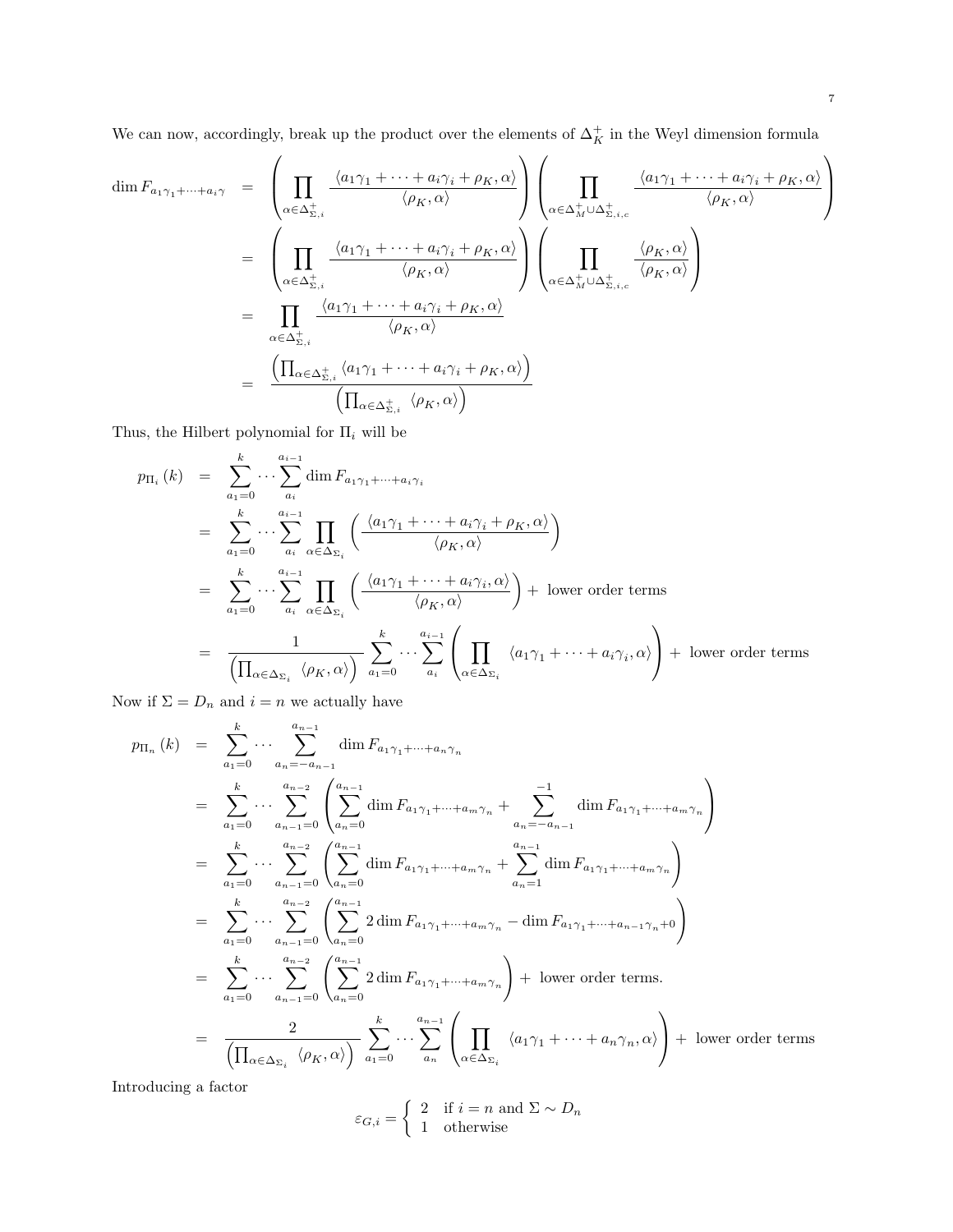to accommodate the special case when  $\Sigma = D_n$  and  $i = n$ , we thus have the following formula for the Hilbert polynomial of  $\Pi_i$ 

$$
p_{\Pi_i}(k) = \frac{\varepsilon_{G,i}}{\left(\prod_{\alpha \in \Delta_{\Sigma_i}} \langle \rho_K, \alpha \rangle\right)} \sum_{a_1=0}^k \cdots \sum_{a_i}^{a_{i-1}} \left(\prod_{\alpha \in \Delta_{\Sigma_i}} \langle a_1 \gamma_1 + \cdots + a_i \gamma_i, \alpha \rangle\right) + \text{ lower order terms}
$$

Before preceding further we set

$$
D_{G,i} = \prod_{\alpha \in \Delta_{\Sigma_i}} \langle \rho_K, \alpha \rangle
$$
  

$$
N_{G,i}(k) = \sum_{a_1=0}^k \cdots \sum_{a_i}^{a_{i-1}} \left( \prod_{\alpha \in \Delta_{\Sigma_i}} \langle a_1 \gamma_1 + \cdots + a_i \gamma_i, \alpha \rangle \right)
$$

so that

$$
p_{\Pi_{i}}\left(k\right) = \frac{\varepsilon_{G,i}}{D_{G,i}} N_{G,i}\left(k\right) + \text{ lower order terms}
$$

Clearly, the Gelfand-Kirillov dimension is tied up in the asymptotic behavior of  $N_{G,i}(k)$  as  $k \to \infty$ , while all three factors contribute to the Bernstein degree of  $\Pi_i$ . Indeed, if

$$
N_{G,i}(k) = ck^d + \text{lower order terms}
$$

then

$$
GK\dim\left(\Pi_i\right)=2d
$$

and so the Bernstein degree of  $\Pi_i$  will be

$$
B_{\Pi_i} = \frac{\varepsilon_{G,i}cd!}{D_{G,i}}
$$

3.2. Computation of  $N_{G,i}$  and the Gelfand-Kirillov dimension of  $\Pi_i$ . In this subsection we shall compute the constants  $c$  and  $d$  such that

$$
N_{G,i}(k) \equiv \sum_{a_1=0}^{k} \cdots \sum_{a_i}^{a_{i-1}} \left( \prod_{\alpha \in \Delta_{\Sigma_i}} \langle a_1 \gamma_1 + \cdots + a_i \gamma_i, \alpha \rangle \right) = ck^d + \text{lower order terms}
$$

Recall that we have the following description of the restricted system  $\Sigma(\mathfrak{k};\mathfrak{t})$  in terms of the  $\gamma_j$ :

- Short roots of the form  $\frac{\gamma_i + \gamma_j}{2}$ , which occur with a common multiplicity d.
- Long roots of the form  $\gamma_i$ , which occur with a common multiplicity e.

#### Writing

$$
\mathfrak{t}^*=\mathfrak{t}_1^*\oplus \mathfrak{t}_0^*
$$

and according split the roots in  $\underline{\alpha} \in \Delta_K = \Delta(\mathfrak{k}; \mathfrak{t})$  into two components

$$
\underline{\alpha} = (\alpha; \mu) \qquad , \qquad \alpha \in \mathfrak{t}_1^* \quad , \quad \mu \in \mathfrak{t}_0^*
$$

and extend the positive system  $\Sigma^+$  to a positive system for  $\Delta(\mathfrak{k}; \mathfrak{h})$ .

#### Formula 3.1. If

$$
\prod_{\alpha \in \Delta_{\Sigma_i}^+} (\langle a_1 \gamma_1 + \dots + a_i \gamma_i, \alpha \rangle) = \left(\frac{1}{2}\right)^{di(2n-i-1)} N_{a_1, \dots, a_i}
$$

where

$$
N_{a_1,...,a_i} = \left(\prod_{j=1}^{i-1} \prod_{j'=j+1}^i \left( (a_j)^2 - (a_{j'})^2 \right)^d \right) \left( \prod_{j=1}^i (a_j)^{2d(n-i)+e} \right)
$$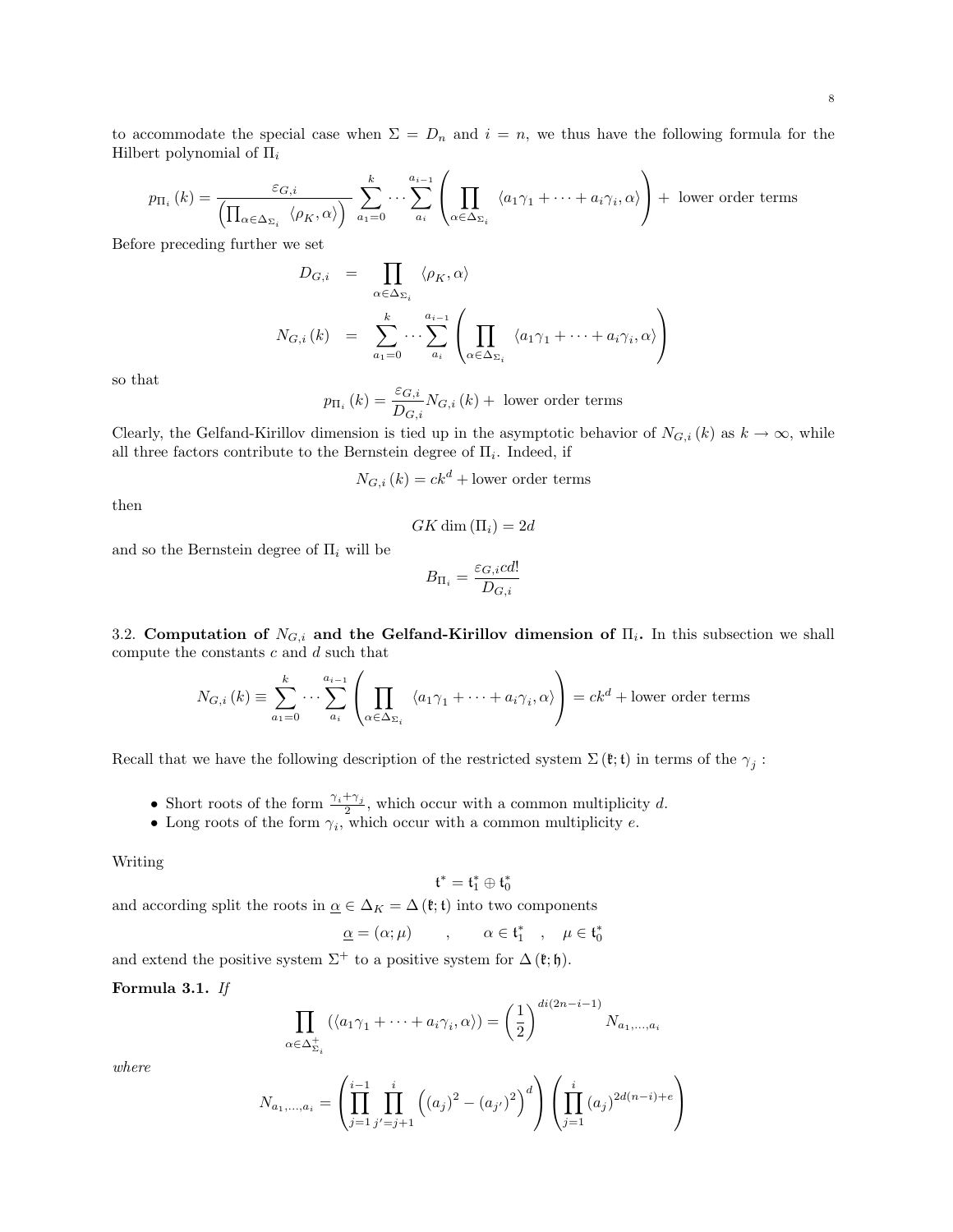Proof. Let

$$
\begin{array}{rcl} \Sigma_{i,1}^+ & = & \left\{ \frac{\gamma_j + \gamma_{j'}}{2} \mid 1 \leq j < j' \leq i \right\} \\ \Sigma_{i,2}^+ & = & \left\{ \frac{\gamma_j + \gamma_{j'}}{2} \mid 1 \leq j \leq i < j' \leq n \right\} \\ \Sigma_{i,3}^+ & = & \left\{ \frac{\gamma_j - \gamma_{j'}}{2} \mid 1 \leq j < j' \leq i \right\} \\ \Sigma_{i,4}^+ & = & \left\{ \frac{\gamma_j - \gamma_{j'}}{2} \mid 1 \leq j \leq i < j' \leq n \right\} \\ \Sigma_{i,5}^+ & = & \left\{ \gamma_j \mid 1 \leq j < i \right\} \end{array}
$$

so that

$$
\Sigma_i^+=\bigcup_{k=1}^5 \Sigma_{i,k}^+
$$

Then

$$
\prod_{\alpha \in \Delta_{\Sigma_i}^+} \langle a_1 \gamma_1 + \dots + a_i \gamma_i + \rho_K, \alpha \rangle
$$
\n
$$
= \left( \prod_{\alpha \in \Sigma_{i,1}^+} \langle a_1 \gamma_1 + \dots + a_i \gamma_i + \rho_K, \alpha \rangle \right)^d \cdot \left( \prod_{\alpha \in \Sigma_{i,2}^+} \langle a_1 \gamma_1 + \dots + a_i \gamma_i + \rho_K, \alpha \rangle \right)^d
$$
\n
$$
\cdot \left( \prod_{\alpha \in \Sigma_{i,3}^+} \langle a_1 \gamma_1 + \dots + a_i \gamma_i + \rho_K, \alpha \rangle \right)^d \cdot \left( \prod_{\alpha \in \Sigma_{i,4}^+} \langle a_1 \gamma_1 + \dots + a_i \gamma_i + \rho_K, \alpha \rangle \right)^d
$$
\n
$$
\cdot \left( \prod_{\alpha \in \Sigma_{i,5}^+} \langle a_1 \gamma_1 + \dots + a_i \gamma_i + \rho_K, \alpha \rangle \right)^e
$$
\n
$$
= \left( \prod_{1 \leq j < j \leq i} \langle a_1 \gamma_1 + \dots + a_i \gamma_i + \rho_K, \frac{\gamma_j - \gamma_{j'}}{2} \rangle \left\langle a_1 \gamma_1 + \dots + a_i \gamma_i + \rho_K, \frac{\gamma_j - \gamma_{j'}}{2} \rangle \right\rangle^d
$$
\n
$$
\cdot \left( \prod_{1 \leq j < i < j \leq n} \langle a_1 \gamma_1 + \dots + a_i \gamma_i + \rho_K, \frac{\gamma_j + \gamma_{j'}}{2} \rangle \left\langle a_1 \gamma_1 + \dots + a_i \gamma_i + \rho_K, \frac{\gamma_j - \gamma_{j'}}{2} \rangle \right\rangle^d
$$
\n
$$
= \left( \prod_{1 \leq j < i < j \leq i} \langle a_1 \gamma_1 + \dots + a_i \gamma_i + \rho_K, \gamma_j \rangle \right)^e
$$
\n
$$
= \left( \prod_{1 \leq j < j \leq i} \frac{1}{4} (a_j^2 - a_{j'}^2) \right)^d \left( \prod_{1 \leq j \leq i} \frac{1}{4} a_j^{(n-j)2} \right)^d \left( \prod_{1 \leq j \leq i} \frac{a_j}{4} \right)^e
$$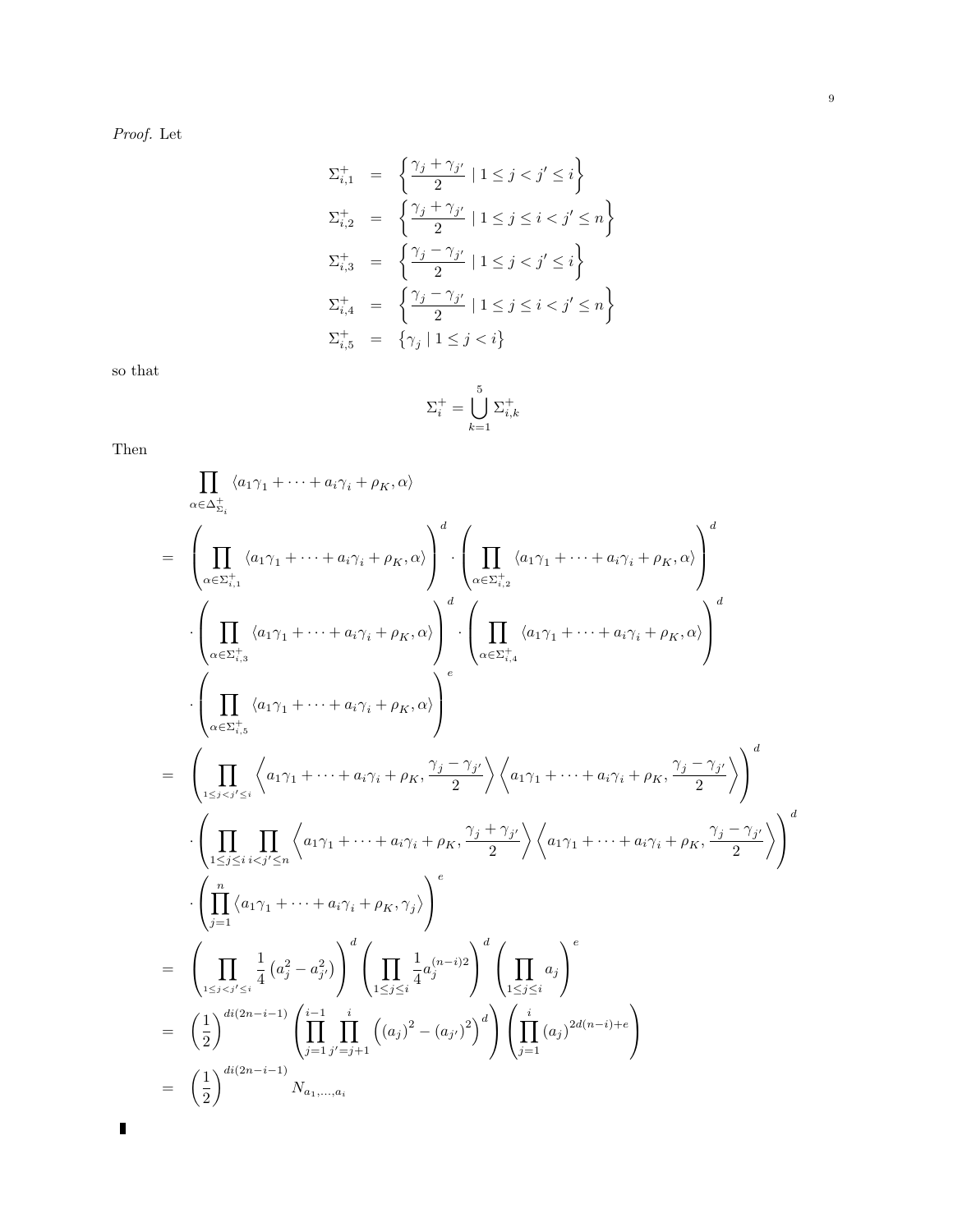We now have

$$
N_{G,i}(k) = \left(\frac{1}{2}\right)^{di(2n-i-1)} \sum_{a_1=0}^{k} \cdots \sum_{a_i}^{a_{i-1}} N_{a_1...a_i}
$$

but our task remains to compute the constants  $C_{G,i}$  and d such that

 $N_{G,i}(k) = ck^{d} +$ lower order terms

The next step will be to establish an integral formula for the constant c. Let

$$
I(k) \equiv \int_{a_1=0}^{k} da_1 \int_{a_2=0}^{a_1} da_2 \cdots \int_{a_i=0}^{a_{i-1}} N_{a_1,\ldots,a_i} da_i
$$

Using a Riemann sum argument we can bound the multiple summation between two integrals:

$$
I(k) \leq \sum_{a_1=0}^{k} \sum_{a_2=0}^{a_1} \dots \sum_{a_i=0}^{a_i-1} N_{a_1,\dots,a_i} \leq I(k+1)
$$

for all k. Now observe that the integrand  $N_{a_1,...,a_i}$  is a homogeneous polynomial of total degree  $2ndi$  –  $di^2 - id + ie$ . It is easy to see that a each stage of evaluation the integrand increases its total degree but remains homogeneous. Thus, upon evaluation  $I(k)$  will result in a monomial of the form  $ck^{2ndi-di^2-id+ie+i}$ and  $I(k+1)$  will evaluate to  $c(k+1)^{2ndi-di^2-id+ie+i}$ , with the same constant c. We thus have

$$
ck^{2ndi - di^2 - id + ie} \le \sum_{a_1=0}^k \sum_{a_2=0}^{a_1} \dots \sum_{a_i=0}^{a_i-1} N_{a_1, \dots, a_i} \le c(k+1)^{2ndi - di^2 - id + ie} \qquad , \qquad \text{for all } k > 1
$$

Dividing everything by  $k^{2ndi-di^2-id+ie}$ , we have

$$
c \le \frac{1}{k^{2ndi - di^2 - id + ie}} \sum_{a_1=0}^k \sum_{a_2=0}^{a_1} \dots \sum_{a_i=0}^{a_i-1} N_{a_1, \dots, a_i} \le c + \text{terms of order } (1/k)
$$

Now letting  $k \to \infty$ , we can conclude for sufficiently large k we must have

$$
\sum_{a_1=0}^k \sum_{a_2=0}^{a_1} \dots \sum_{a_i=0}^{a_i-1} N_{a_1,\dots,a_i} \sim ck^{2ndi - di^2 - id + ie} + \text{ lower order terms}
$$

In fact, since  $I(k)$  is a monomial in k, the constant c can be obtained by simply evaluating  $I(k)$  at  $k = 1$ .

$$
c = I(1) = \int_0^1 da_1 \int_0^{a_1} da_2 \cdots \int_0^{a_{i-1}} N_{a_1, \ldots, a_i} da_i
$$
  
=  $\left(\frac{1}{2}\right)^{di(2n-i-1)} \int_0^1 da_1 \int_0^{a_1} da_2 \cdots \int_0^{a_{i-1}} \left(\prod_{j=1}^{i-1} \prod_{j'=j+1}^i \left((a_j)^2 - (a_{j'})^2\right)^d\right) \left(\prod_{j=1}^i (a_j)^{2d(n-i)+e}\right) da_i$ 

Note that in the preceding calculation we have shown that the dimension of the K-types of  $\Pi_i$  grow like  $k^{di(2n-i)+i(e-d)}$ . Thus,

**Proposition 3.2.** The Gelfand-Kirillov dimension of  $\Pi_i$  is

$$
D = 2di\left(2n - i\right) + 2i\left(e - d\right)
$$

We also the following formula for the leading term of  $N_{G,i}(k)$ 

$$
N_{G,i}(k) = C_{G,i}k^{di(2n-i)+i(e-d)} +
$$
lower order terms

with the constant  $C_{G,i}$  determined by the integral formula

$$
C_{G,i} \equiv \frac{1}{2^{di(2n-i-1)}} \int_0^1 da_1 \int_0^{a_1} da_2 \cdots \int_0^{a_{i-1}} \left( \prod_{j=1}^{i-1} \prod_{j'=j+1}^i \left( (a_j)^2 - (a_{j'})^2 \right)^d \right) \left( \prod_{j=1}^i (a_j)^{2d(n-i)+e} \right) da_i
$$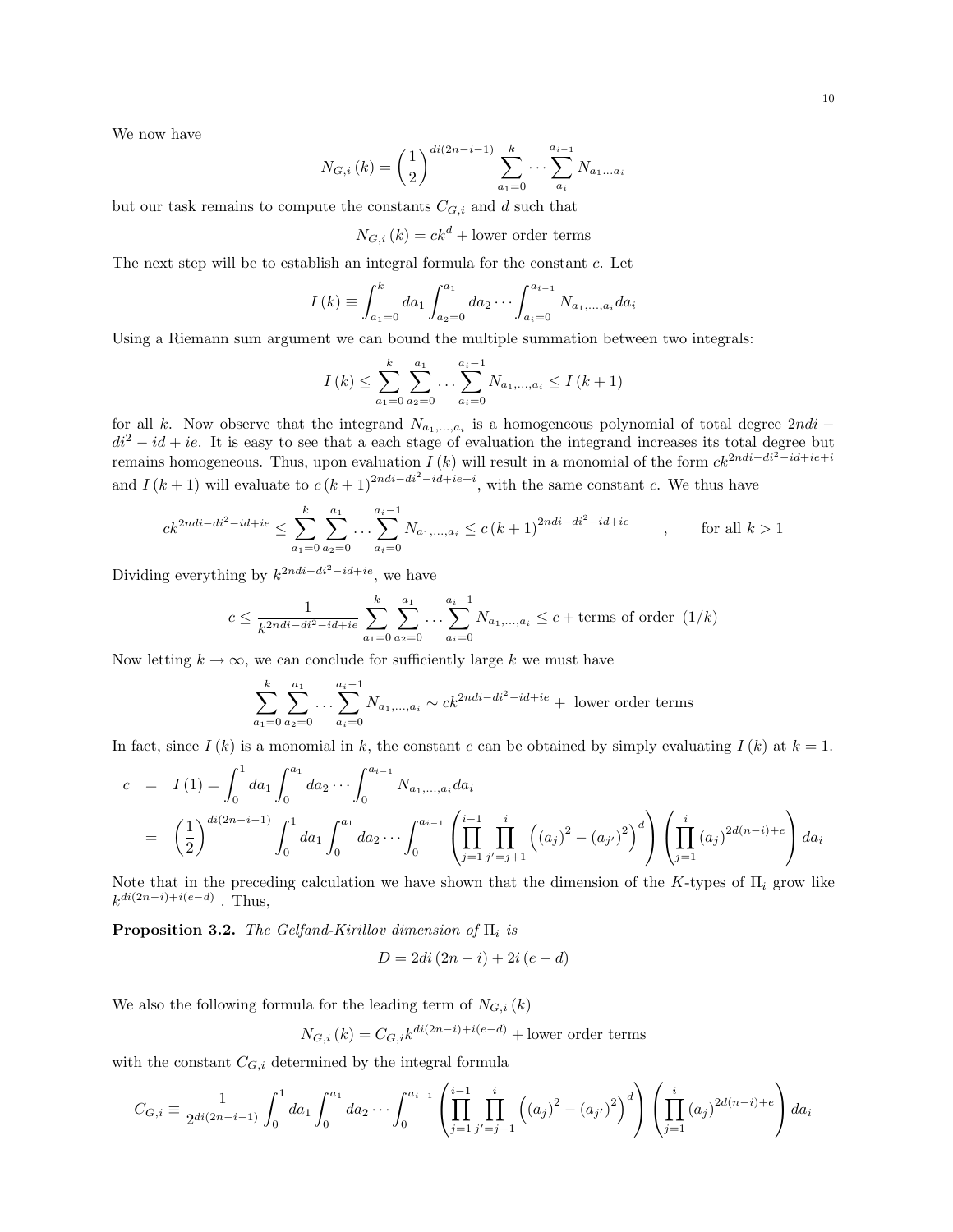We'll now procede with the evaluation of the integral in the formula for  $C_{G,i}$ . Set

$$
I_o(i, d, p) \equiv \int_0^1 da_1 \int_0^{a_1} da_2 \cdots \int_0^{a_{i-1}} da_i \left( \prod_{j=1}^{i-1} \prod_{j'=j+1}^i \left( (a_j)^2 - (a_{j'})^2 \right)^d \right) \left( \prod_{j=1}^i (a_j)^p \right)
$$

After a change of variables,  $x_j = (a_j)^2$ ,  $j = 1, ..., i$  we have

$$
I(i,d,p) = \frac{1}{2^i} \int_{a_1=0}^1 dx_1 \cdots \int_0^{x_{i-1}} dx_i \left( \prod_{j=1}^{i-1} \prod_{j'=j+1}^i (x_j - x_{j'})^{\frac{d}{2}} \right) \left( \prod_{j=1}^i (x_j)^{\frac{p-1}{2}} \right)
$$

To evaluate this integral we can employ Selberg's integral formula (as stated by I.G. Macdonald, Some conjectures for root systems, SIAM J. Math. Anal., 13 (1982), 988-1007).

Lemma 3.3 (Selberg, Macdonald). Let

$$
J_i(a, b; c) = \int_{C^n} \prod_{j=1}^i \left( x_j^a (1 - x_j)^b \right) |D(x)|^{2c} dx_1 \cdots dx_i
$$

where  $C^i = \{(x_1, \ldots, x_i) \in \mathbb{R}^i \mid 0 \le x_j \le 1, \ldots, i\},\$ 

$$
D = \prod_{1 \leq j < j' \leq i} (x_j - x_{j'}) \quad ,
$$

and a, b, c are complex numbers satisfying

Re (a) > -1  
\nRe (b) > -1  
\nRe (c) > -min 
$$
\left(\frac{1}{n}, \frac{\text{Re}(a+1)}{n-1}, \frac{\text{Re}(b+1)}{n-1}\right)
$$

Then

$$
J_i(a, b; c) = \prod_{j=1}^{i} \frac{\Gamma(jc+1)\Gamma(a + (k-1)c + 1)\Gamma(b + (j-1)c + 1)}{\Gamma(c+1)\Gamma(a+b+2+(i+j-2)c)}
$$

We can readily massage the Selberg integral formula to handle our particular integral. First of all we note that the integrand of (\*) coincides with that of the Selberg integral when we take  $a = (p - 1)/2$ ,  $b = 0$ , and  $c = d/2$  and restrict the domain of integration to  $\{x \in \mathbb{R}^i \mid 0 \le x_i \le x_{i-1} \le \cdots \le x_2 \le x_1 \le 1\}$ . We note also that our parameters  $p$  and  $d$  will always be non-negative real numbers.

Next we partition the domain of integration for Selberg's integral, the unit cube in  $\mathbb{R}^i$ , into a set of n! disjoint wedge-like regions:

$$
D_{\sigma} = \{ x \in \mathbb{R}^i \mid 0 \le x_{\sigma(i)} \le x_{\sigma(i-1)} \le \cdots \le x_{\sigma(2)} \le x_{\sigma(1)} \le 1 \}, \quad \sigma \in S_i
$$
  

$$
C_n = \bigcup_{\sigma \in S_i} D_{\sigma}
$$

Note how we have used the permutation group  $S_i$  to parameterize sets  $D_{\sigma}$ . We can thus write

$$
J_i\left(p,0;\frac{d}{2}\right) = \sum_{\sigma \in S_i} \int_{D_{\sigma}} \left(\prod_{j=1}^i (x_j)^p\right) |D(x)|^d dx_1 \cdots dx_i
$$

 $\mathcal{L}$  and  $\mathcal{L}$ 

But, since the integrand is manifestly invariant with respect to interchanges of variables, we can, by a change of variables, write each of the integrals in the sum as an integral over

$$
D_1 = \left\{ x \in \mathbb{R}^i \mid 0 \le x_i \le x_{i-1} \le \dots \le x_2 \le x_1 \le 1 \right\}
$$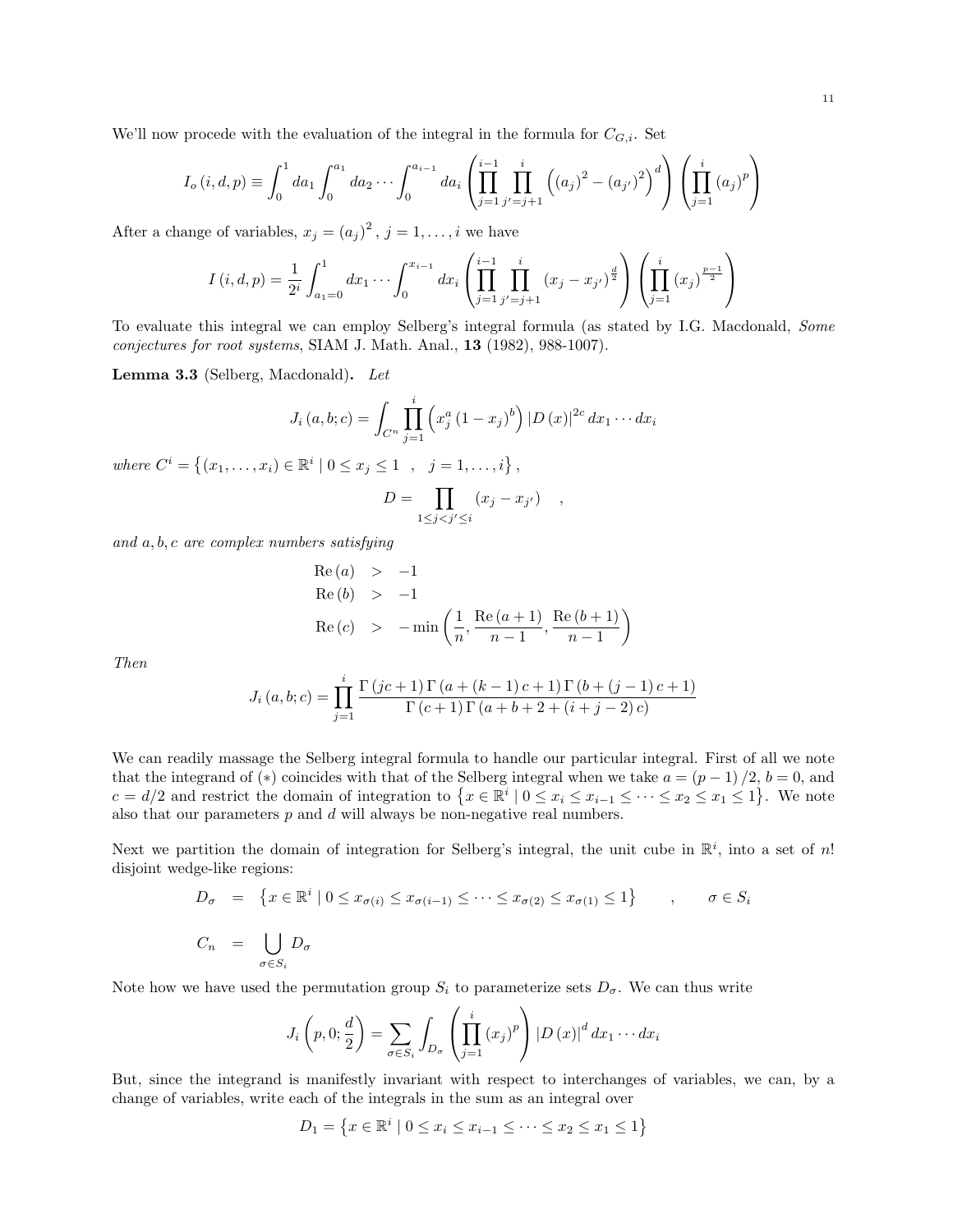We thus obtain

$$
J_i\left(p,0;\frac{d}{2}\right) = \sum_{\sigma \in S_i} \int_{D_1} \left(\prod_{j=1}^i \left(x_{\sigma(j)}\right)^p\right) \left|D\left(\sigma\left(x\right)\right)\right|^d dx_{\sigma(1)} \cdots dx_{\sigma(i)}
$$

But now we note that the integrand is invariant with respect to permutations of variables, and so

$$
J_i\left(p, 0; \frac{d}{2}\right) = \sum_{\sigma \in S_i} \int_{D_1} \left(\prod_{j=1}^i (x_{\sigma(j)})^p\right) \left|D\left(\sigma(x)\right)\right|^d dx_{\sigma(1)} \cdots dx_{\sigma(i)}
$$

$$
= \sum_{\sigma \in S_i} \int_0^1 dx_1 \cdots \int_0^{x_{i-1}} dx_i \left(\prod_{j=1}^i (x_j)^p\right) \left|D\left(x\right)\right|^d
$$

$$
= 2^i i! I(i, d, p)
$$

And so we can conclude that

$$
I(i, d, p) = \frac{1}{2^i i!} J_i\left(p, 0; \frac{d}{2}\right)
$$

Putting this all together we have,

**Proposition 3.4.** (i) The Gelfand-Kirillov dimension D of a representation  $\Pi_i$  is given by  $GK \dim (\Pi_i) = 2di(2n-1) + 2i(e-d+1)$ 

(ii) The leading coefficient of  $N_{G,i}(k)$  is

$$
C_{G,i} = \frac{1}{i!2^{i(2dn-d(i+1)+1)}} J_i\left(\frac{2d(n-i)+e-1}{2}, 0; \frac{d}{2}\right)
$$
  
= 
$$
\frac{1}{i!2^{di(2n-i-1)+i}} \prod_{j=1}^{i} \frac{\Gamma\left(\frac{jd}{2}+1\right) \Gamma\left(d(n-i)+\frac{e+1+(j-1)d}{2}\right) \Gamma\left(\frac{d(j-1)}{2}+1\right)}{\Gamma\left(\frac{d}{2}+1\right) \Gamma\left(d(n-i)+\frac{e+3+(i+j-2)d}{2}\right)}
$$

3.3. Evaluating  $D_{G,i}$ . Recall

$$
D_{G,i} \equiv \prod_{\alpha \in \Delta_{\Sigma,i}^+} \langle \rho_K, \alpha \rangle
$$

where

$$
\Delta_{\Sigma,i}^+ = \left\{ \alpha \in \Delta^+ \ (\mathfrak{k}; \mathfrak{t}_1 + \mathfrak{t}_0) \mid \langle \alpha, \gamma_j \rangle \neq 0 \text{ for some } j \in \{1, \dots, i\} \right\}
$$

Once one has expressions for the  $\gamma_i$  in terms of the basis vectors  $\{e_i\}$  of the Euclidean space in which the roots of  $\mathfrak k$  are usually expressed, the  $\Delta_{\Sigma,i}^+$  are evaluated fairly easily.

Below we present a summary of the results of these calculations; we'll confine the explicit calculations of the denominators to an appendix.

#### 4. Summary: Gelfand-Kirillov dimensions and Bernstein degrees

**Theorem 4.1.** Let G be one of the Lie groups listed in Table 1. Let n denote the real rank of  $G$ , and let d and e denote, respectively, the common multiplicity of the short and long roots in the restricted root system  $\Delta(\mathfrak{k};\mathfrak{t}_1)$ . Let  $\Pi_i$ ,  $i=1,\ldots,n$  be the  $(\mathfrak{g},K)$ -module of the unitarizable constitutent of one of Sahi's representations. Then

• The Gelfand-Kirillov of  $\Pi_i$  is

$$
GK \dim(\Pi_i) = 2di (2n - 1) + 2i(e - d + 1)
$$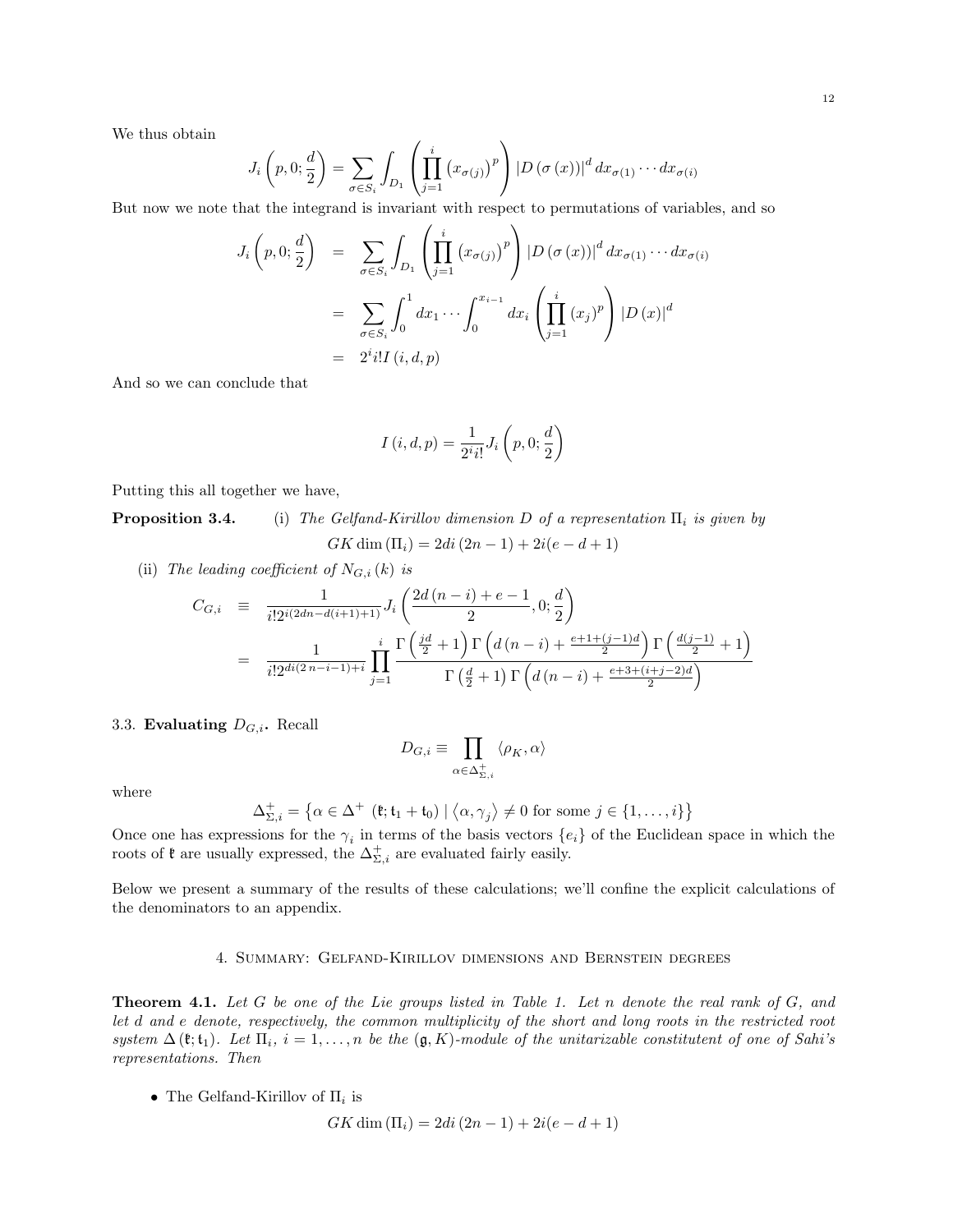• The Bernstein degree of  $\Pi_i$  is

$$
B_{\Pi_i} = \frac{\varepsilon_{\Sigma}(i) \left( di \left( 2n - 1 \right) + i(e - d + 1) \right) ! C_{G,i}}{\left( \prod_{\alpha \in \Delta_{\Sigma_i}} \left\langle \rho_K, \alpha \right\rangle \right)}
$$

where

$$
\varepsilon_{\Sigma}(i) = \begin{cases} 2 & \text{if } i = n \text{ and } \Sigma \sim D_n \\ 1 & \text{otherwise} \end{cases}
$$
  

$$
C_{G,i} = \frac{1}{i!2^{di(2n-i-1)+i}} \prod_{j=1}^{i} \frac{\Gamma\left(\frac{jd}{2}+1\right) \Gamma\left(d(n-i) + \frac{e+1+(j-1)d}{2}\right) \Gamma\left(\frac{d(j-1)}{2}+1\right)}{\Gamma\left(\frac{d}{2}+1\right) \Gamma\left(d(n-i) + \frac{e+3+(i+j-2)d}{2}\right)}
$$

and the remaining data is contained in the following table:

| G                             | К                                            | $\Sigma_n$ d e |               | $D_{G,i} = \prod_{\alpha \in \Delta_{\Sigma,i}^+} \langle \rho_K, \alpha \rangle$                                                      |
|-------------------------------|----------------------------------------------|----------------|---------------|----------------------------------------------------------------------------------------------------------------------------------------|
| $SL_{2n}$                     | $SO_{2n}$                                    | $D_n$ 1 0      |               | $\sqrt{\frac{(n-1)!}{(n-i-1)!}} \prod_{j=1}^i (2n-2j+1)!$                                                                              |
| $SO_{2n,2n}^o$                | $SO_{2n} \times SO_{2n}$ $D_n$ 2 0           |                |               | $\left(\frac{(n-1)!}{(n-i-1)!}\prod_{j=1}^i(2n-2j+1)!\right)^2$                                                                        |
| $E_7(7)$                      | $SU_8$                                       | $D_3$ 3 4      |               | $2^{12}3^55^37$ if $i=1$<br>$2^{16}3^75^37$ if $i=2,3$                                                                                 |
| $SO_{p,q}$                    | $SO_p \times SO_q$ $D_2$ $2 \frac{p+q-4}{2}$ |                |               | $\frac{1}{4}(p-2)!(q-2)!$                                                                                                              |
| $Sp(n,\mathbb{C})$            | $Sp_n$                                       | $C_n$ 1 1      |               | $2^{i} \left( \prod_{j=1}^{i} (2n - 2j + 3)! \right)$                                                                                  |
| $SL(2n,\mathbb{C})$           | $SU_{2n}$                                    | $C_n$ 2 1      |               | $\left(\frac{1}{2}\right)^{i(4n-2i-1)} \left(\prod_{j=1}^{2n-1} (2n-j)! \right) \left(\prod_{j=1}^{2n-2i} \frac{1}{(2n-2i-j)!}\right)$ |
| $SO(4n,\mathbb{C})$           | $SO_{4n}$                                    | $C_n$ 4 1      |               | $\prod_{j=1}^{2i} \left( \frac{(4n-2j+1)!}{(2n-j-1)!} (2n-j)! \right)$                                                                 |
| $E_7(\mathbb{C})$             | $E_7$                                        | $C_3$ 3 8      |               | $2^{29}3^{13}5^67^411^313^217$ if $i=1$<br>$2^{42}3^{19}5^97^611^313^217$ if $i=2,3$                                                   |
| $SO\left(p,\mathbb{C}\right)$ | $SO_p$                                       |                | $C_2$ 2 $p-4$ | $\prod_{i=1}^{2i} \frac{1}{2}(p-2j)(p-2j+1)!$                                                                                          |
| Sp(n,n)                       | $Sp_n\times Sp_n$                            | $C_n$ 2 2      |               | $2^{2i} \left( \prod_{j=1}^{i} (2n-2j+3)! \right)^2$                                                                                   |
| $SL(2n,\mathbb{H})$           | $Sp_{2n}$                                    | $C_n$ 4 3      |               | $2^{2i}\frac{(2n)!}{(2n-2i)!}\left(\prod_{j=1}^{2i}\left(\frac{(4n-2j+3)!}{(2n-j+1)!}(n-j)!\right)\right)$                             |
| SO(p,1)                       | SO(p)                                        | $C_1$          | 0 $p-1$       | $rac{1}{2}(p-2)!$                                                                                                                      |



### A.1. Useful Formulas. Here's a table from Bourbaki

$$
\mathbf{A}_n \ \Delta^+ = \{e_i \pm e_j \mid 1 \leq i < j \leq n+1\} \n\rho = \frac{1}{2} (ne_1 + (n-2)e_2 + \dots + (2-n)e_n - ne_{n+1}) \n\mathbf{B}_n \ \Delta^+ = \{e_i \mid 1 \leq i < n\} \cup \{e_i \pm e_j \mid 1 \leq i < j \leq n\} \n\rho = \frac{1}{2} ((2n-1)e_1 + (2n-3)e_2 + \dots + 3e_{n-1} + e_n) \n\mathbf{C}_n \ \Delta^+ = \{2e_i \mid 1 \leq i < n\} \cup \{e_i \pm e_j \mid 1 \leq i < j \leq n\} \n\rho = ne_1 + (n-1)e_2 + \dots + 2e_{n-1} + e_n \n\mathbf{D}_n \ \Delta^+ = \{e_i \pm e_j \mid 1 \leq i < j \leq n\} \n\rho = (n-1)e_1 + (n-2)e_2 + \dots + e_{n-1} \n\mathbf{E}_7 \ \Delta^+ = \{\pm e_i + e_j \mid 1 \leq i < j \leq j\} \cup \{e_8 - e_7\} \cup \{\frac{1}{2}(e_8 - e_7) + \sum_{i=1}^6 (-1)^{v(i)} e_i \mid \sum_{i=1}^6 v(i)\} \n\rho = e_2 + 2e_3 + 3e_4 + 4e_5 + 5e_6 - \frac{17}{2}e_7 + \frac{17}{2}e_8
$$

Formula A.1.

(A) 
$$
\prod_{j=1}^{i-1} \prod_{j'=j+1}^{i} (N-j-j') (j'-j) = \prod_{j=1}^{i-1} \left( \frac{(N-2j+1)!}{(N-i-j-1)!} (i-j)! \right)
$$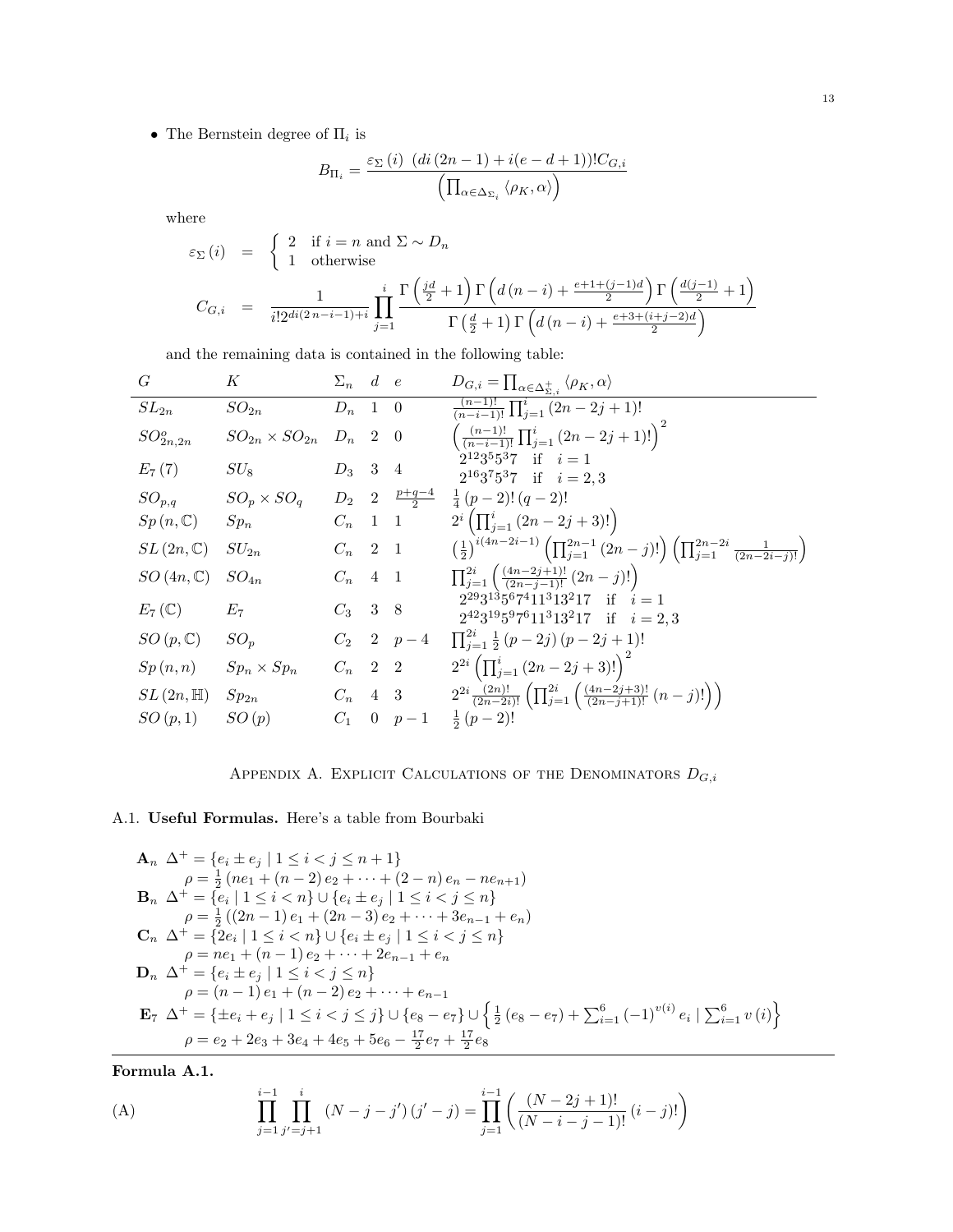Proof.

LHS = 
$$
\prod_{j=1}^{i-1} \prod_{j' = j+1}^{i} (N-j-j') (j'-j)
$$
  
\n= 
$$
\prod_{j=1}^{i-1} (N-2j-1) (1) (N-2j-2) (2) \cdots (N-i-j+1) (i-j-1) (N-i-j) (i-j)
$$
  
\n= 
$$
(N-3) (1) (N-4) (2) \cdots (N-i) (i-2) (N-i-1) (i-1)
$$
  
\n
$$
\cdot (N-5) (1) (N-6) (2) \cdots (N-i-1) (i-2) (N-i-2) (i-2)
$$
  
\n:  
\n
$$
(N-2i+3) (1) (N-2i+2) (2)
$$
  
\n
$$
\cdot (N-2i+1) (1)
$$
  
\n= 
$$
\left(\frac{(N-3)!}{(N-i-2)!} (i-1)! \right) \left(\frac{(N-5)!}{(N-i-3)!} (i-2)! \right) \cdots \left(\frac{(N-2i+3)!}{(N-2i+1)!} (2)! \right) \left(\frac{(N-2i+1)!}{(N-2i)!} (1)! \right)
$$
  
\n= 
$$
\prod_{j=1}^{i-1} \left(\frac{(N-2j+1)!}{(N-i-j-1)!} (i-j)! \right) = RHS
$$

Formula A.2.

(B) 
$$
\prod_{j=1}^{i} \prod_{j'=i+1}^{n} (N-j-j') (j'-j) = \prod_{j=1}^{i} \left( \frac{(N-i-j-1)!}{(N-n-j-1)!} \frac{(n-j)!}{(i-j)!} \right)
$$

Proof.

LHS = 
$$
\prod_{j=1}^{i} \prod_{j'=i+1}^{n} (N-j-j') (j'-j)
$$
  
\n= 
$$
\prod_{j=1}^{i} (N-i-j-1) (i-j+1) (N-i-j-2) (i-j+2) \cdots (N-n-j+1) (n-1-j) (N-n-j) (n-j)
$$
  
\n= 
$$
(N-i-2) (i) (N-i-3) (i+1) \cdots (N-n) (n-2) (N-n-1) (n-1)
$$
  
\n
$$
\cdot (N-i-3) (i-1) (N-2-i-2) (i+2-2) \cdots (N-n-1) (n-3) (N-n-2) (n-2)
$$
  
\n:  
\n
$$
\cdot (N-2i-2) (2) (N-2i-3) (3) \cdots (N-n-i+2) (n-i) (N-n-i+1) (n-i+1)
$$
  
\n
$$
\cdot (N-2i-1) (1) (N-2i-2) (2) \cdots (N-n-i+1) (n-i-1) (N-n-i) (n-i)
$$
  
\n
$$
= \left(\frac{(N-i-2)!}{(N-n-2)!} \frac{(n-1)!}{(i-1)!} \right) \left(\frac{(N-i-3)!}{(N-n-3)!} \frac{(n-i+1)!}{(i-2)!}\right) \cdots \left(\frac{(2n-2i)!}{(n-i)!} \frac{(n-i+1)!}{1!}\right)
$$
  
\n
$$
\cdot \left(\frac{(2n-2i-1)!}{(n-i-1)!} \frac{(n-i)!}{0!}\right)
$$
  
\n= 
$$
\prod_{j=1}^{i} \left(\frac{(N-i-j-1)!}{(N-n-j-1)!} \frac{(n-j)!}{(i-j)!}\right) = RHS
$$

Formula A.3.  $(C)$ 

$$
\left(\prod_{j=1}^{i-1} \prod_{j'=j+1}^{i} (N-j-j') (j'-j) \right) \left(\prod_{j=1}^{i} \prod_{j'=i+1}^{n} (N-j-j') (j'-j) \right) = \prod_{j=1}^{i} \left(\frac{(N-2j+1)!}{(N-n-j-1)!} (n-j)! \right)
$$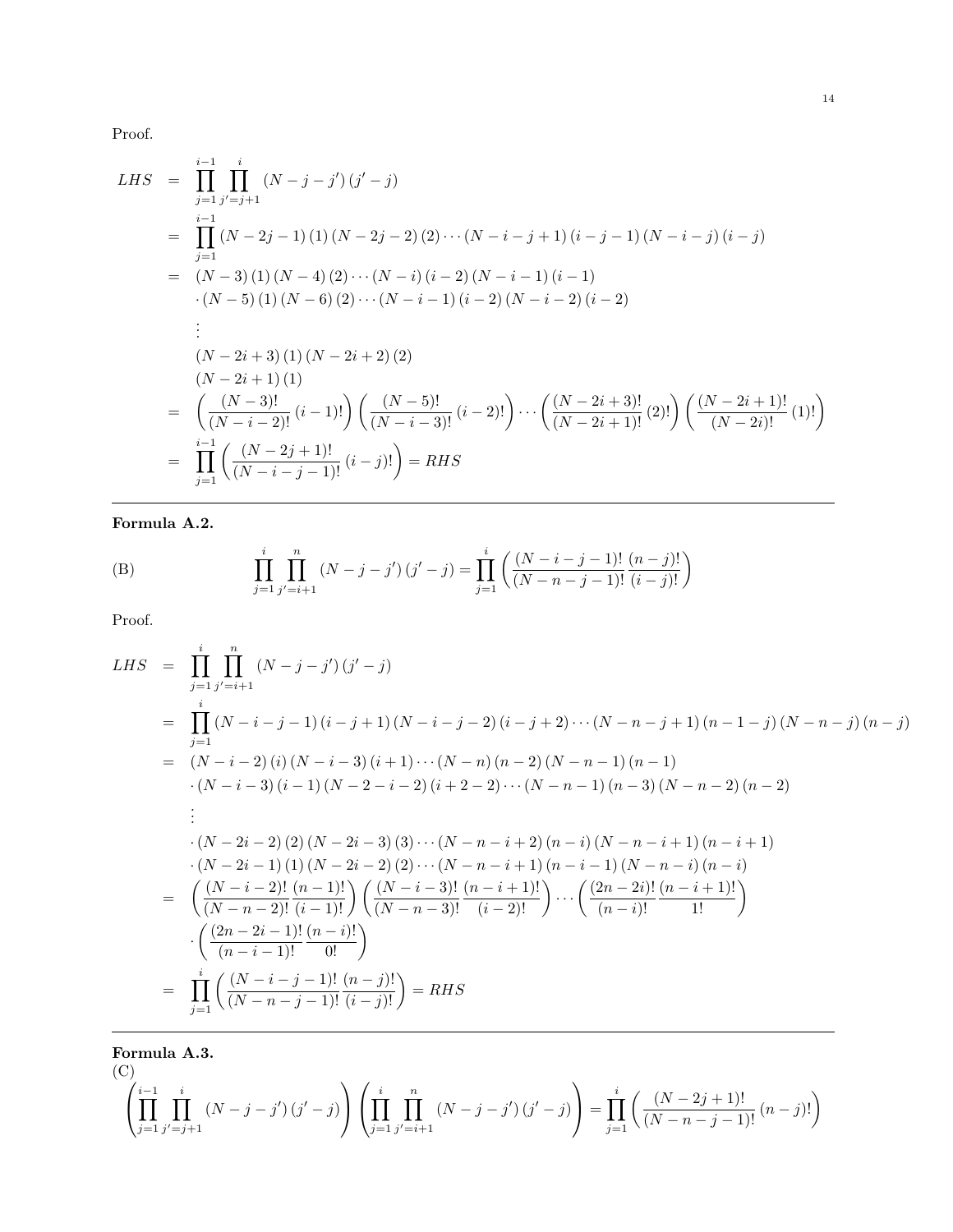Proof. Using Formulas A and B we have

LHS = 
$$
\left(\prod_{j=1}^{i-1} \prod_{j'=j+1}^{i} (N-j-j') (j'-j)\right) \left(\prod_{j=1}^{i} \prod_{j'=i+1}^{n} (N-j-j') (j'-j)\right)
$$
  
\n= 
$$
\left(\prod_{j=1}^{i-1} \left(\frac{(N-2j+1)!}{(N-i-j-1)!} (i-j)! \right) \left(\prod_{j=1}^{i} \left(\frac{(N-i-j-1)!}{(N-n-j-1)!} \frac{(n-j)!}{(i-j)!}\right)\right)
$$
  
\n= 
$$
\left(\prod_{j=1}^{i-1} \left(\frac{(N-2j+1)!}{(N-i-j-1)!} (i-j)! \right) \left(\frac{(N-i-j-1)!}{(N-n-j-1)!} \frac{(n-j)!}{(i-j)!}\right)\right) \left(\frac{(N-2i-1)!}{(N-n-i-1)!} \frac{(n-i)!}{(0)!}\right)
$$
  
\n= 
$$
\left(\prod_{j=1}^{i-1} \left(\frac{(N-2j+1)!}{(N-n-j-1)!} (n-j)! \right) \left(\frac{(N-2i-1)!}{(N-n-i-1)!} \frac{(n-i)!}{(0)!}\right)\right)
$$
  
\n= 
$$
\prod_{j=1}^{i} \left(\frac{(N-2j+1)!}{(N-n-j-1)!} (n-j)! \right) = RHS
$$

Formula A.4. (Another version of the preceding formula)

(D) 
$$
\left(\prod_{j=1}^{i} \prod_{j'=j+1}^{n} (N-j-j') (j'-j)\right) = \prod_{j=1}^{i} \left(\frac{(N-2j+1)!}{(N-n-j-1)!} (n-j)! \right)
$$

Proof. In view of the preceding formula suffices to show that

$$
\left(\prod_{j=1}^{i-1} \prod_{j'=j+1}^{n} (N-j-j') (j'-j)\right) = \left(\prod_{j=1}^{i-1} \prod_{j'=j+1}^{i} (N-j-j') (j'-j)\right) \left(\prod_{j=1}^{i} \prod_{j'=i+1}^{n} (N-j-j') (j'-j)\right)
$$
  
RHS = 
$$
\left(\prod_{j=1}^{i-1} \prod_{j'=j+1}^{i} (N-j-j') (j'-j)\right) \left(\prod_{j=1}^{i-1} \prod_{j'=i+1}^{n} (N-j-j') (j'-j)\right) \left(\prod_{j'=i+1}^{n} (N-i-j') (j'-i)\right)
$$
  
= 
$$
\left(\prod_{j=1}^{i-1} \prod_{j'=j+1}^{n} (N-j-j') (j'-j)\right) \left(\prod_{j'=i+1}^{n} (N-i-j') (j'-i)\right)
$$
  
= 
$$
\prod_{j=1}^{i} \left(\frac{(N-2j+1)!}{(N-n-j-1)!} (n-j)! \right) = LHS
$$

## The Calculations, Case by Case

A.2. 
$$
G = SL_{2n}
$$
,  $K = SO_{2n}$   $\Sigma = D_n$   
\n $\gamma_1 = [2, 0, ..., 0] = 2e_1$   
\n $\gamma_2 = [-2, 2, 0, ..., 0] = 2e_2$   
\n $\vdots$   
\n $\gamma_{n-2} = [0, ..., 0, -2, 2, 0, 0] = 2e_{n-2}$   
\n $\gamma_{n-1} = [0, ..., 0, -2, 2, 2] = 2e_{n-1}$   
\n $\gamma_n = [0, ..., 0, -2, 2] = 2e_n$   
\n $a_1\gamma_1 + \cdots + a_n\gamma_n = [2a_1 - 2a_2, 2a_2 - 2a_3, ..., 2a_{n-2} - 2a_{n21}, 2a_{n-1} - 2a_n, 2a_n + 2a_{n-1}]$   
\n $\rho_K = (n-1)e_1 + (n-2)e_2 + \cdots + e_{n-1}$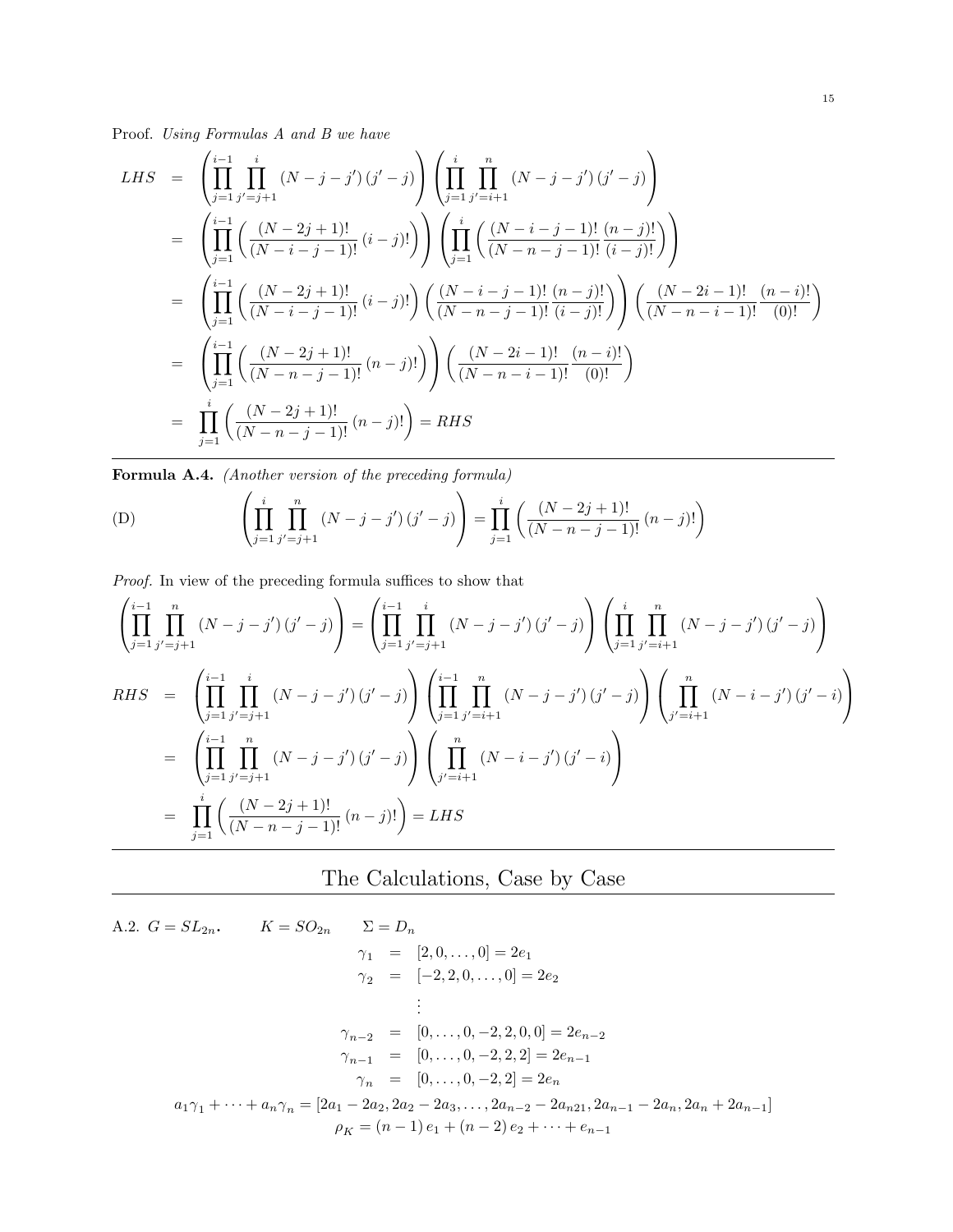$$
\langle \rho_K,e_j\rangle=n-j
$$

In this case we have  $\gamma_j=2e_j,$  and so

$$
\Delta_{\Sigma,i}^+ = \{ e_j \pm e_{j'} \mid 1 \le j < j' \le i \} \cup \{ e_j \pm e_{j'} \mid 1 \le j \le i , i+1 < j' \le n \}
$$

Hence,

$$
\prod_{\alpha \in \Delta_{\Sigma,i}^+} \langle \rho_K, \alpha \rangle = \left( \prod_{j=1}^{i-1} \prod_{j'=j+1}^i \langle \rho_K, e_j + e_{j'} \rangle \langle \rho_K, e_j - e_{j'} \rangle \right) \left( \prod_{j=1}^i \prod_{j'=i+1}^n \langle \rho_K, e_j + e_{j'} \rangle \langle \rho_K, e_j - e_{j'} \rangle \right)
$$
\n
$$
= \left( \prod_{j=1}^{i-1} \prod_{j'=j+1}^i (n-j+n-j') \left( j'-j \right) \right) \left( \prod_{j=1}^i \prod_{j'=i+1}^n (n-j+n-j') \left( j'-j \right) \right)
$$
\n
$$
= \left( \prod_{j=1}^{i-1} \prod_{j'=j+1}^i (2n-j-j') \left( j'-j \right) \right) \left( \prod_{j=1}^i \prod_{j'=i+1}^n (2n-j-j') \left( j'-j \right) \right)
$$
\n
$$
= \prod_{j=1}^i \left( \frac{(2n-2j+1)!}{(n-j-1)!} (n-j)! \right)
$$
\n
$$
= \prod_{j=1}^i ((2n-2j+1)!(n-j))
$$
\n
$$
= \frac{(n-1)!}{(n-i-1)!} \prod_{j=1}^i (2n-2j+1)!
$$

where in the final step we applied Formula C with  ${\cal N}=2n.$ 

Thus,

$$
\prod_{\alpha \in \Delta_{\Sigma,i}^+} \langle \rho_K, \alpha \rangle = \frac{(n-1)!}{(n-i-1)!} \prod_{j=1}^i (2n-2j+1)!
$$

A.3. 
$$
G = SO_{2n,2n}
$$
,  $K = SO_{2n} \times SO_{2n}$   $\Sigma = D_n$   
\n $\gamma_1 = [1, 0, \dots, 0; 1, 0, \dots, 0] = e_1 + \tilde{e}_1$   
\n $\gamma_2 = [-1, 1, 0, \dots, 0; -1, 1, 0, \dots, 0] = e_2 + \tilde{e}_2$   
\n $\gamma_3 = [0, -1, 1, 0, \dots, 0; 0, -1, 1, 0, \dots, 0] = e_3 + \tilde{e}_3$   
\n $\vdots$   
\n $\gamma_{n-2} = [0, \dots, 0, -1, 1, 0; 0, \dots, 0, -1, 1, 0, 0] = e_{n-2} + \tilde{e}_{n-2}$   
\n $\gamma_{n-1} = [0, \dots, 0, -1, 1, 1; 0, \dots, 0, -1, 1, 1] = e_{n-1} + \tilde{e}_{n-1}$   
\n $\gamma_n = [0, \dots, 0, -1, 1; 0, \dots, 0, -1, 1] = e_n + \tilde{e}_n$   
\n $a_1 \gamma_1 + \dots + a_n \gamma_n = [a_1 - a_2, \dots, a_{n-1} - a_n, a_{n-1} + a_n; a_1 - a_2, \dots, a_{n-1} - a_n, a_{n-1} + a_n]$   
\n $\rho_K = (n-1) e_1 + (n-2) e_2 + \dots + e_{n-1} + (n-1) \tilde{e}_1 + (n-2) \tilde{e}_2 + \dots + \tilde{e}_{n-1}$ 

$$
\Rightarrow \langle \rho_K, e_j \rangle = \langle \rho_K, \tilde{e}_j \rangle = n - j
$$

In this case we have

$$
\Delta_{\Sigma,i}^+ = \{e_j \pm e_{j'} \mid 1 \leq j < j' \leq i\} \cup \{e_j \pm e_{j'} \mid 1 \leq j \leq i, \ i+1 < j' \leq n\}
$$
\n
$$
\cup \{\tilde{e}_j \pm \tilde{e}_{j'} \mid 1 \leq j < j' \leq i\} \cup \{\tilde{e}_j \pm \tilde{e}_{j'} \mid 1 \leq j \leq i, \ i+1 < j' \leq n\}
$$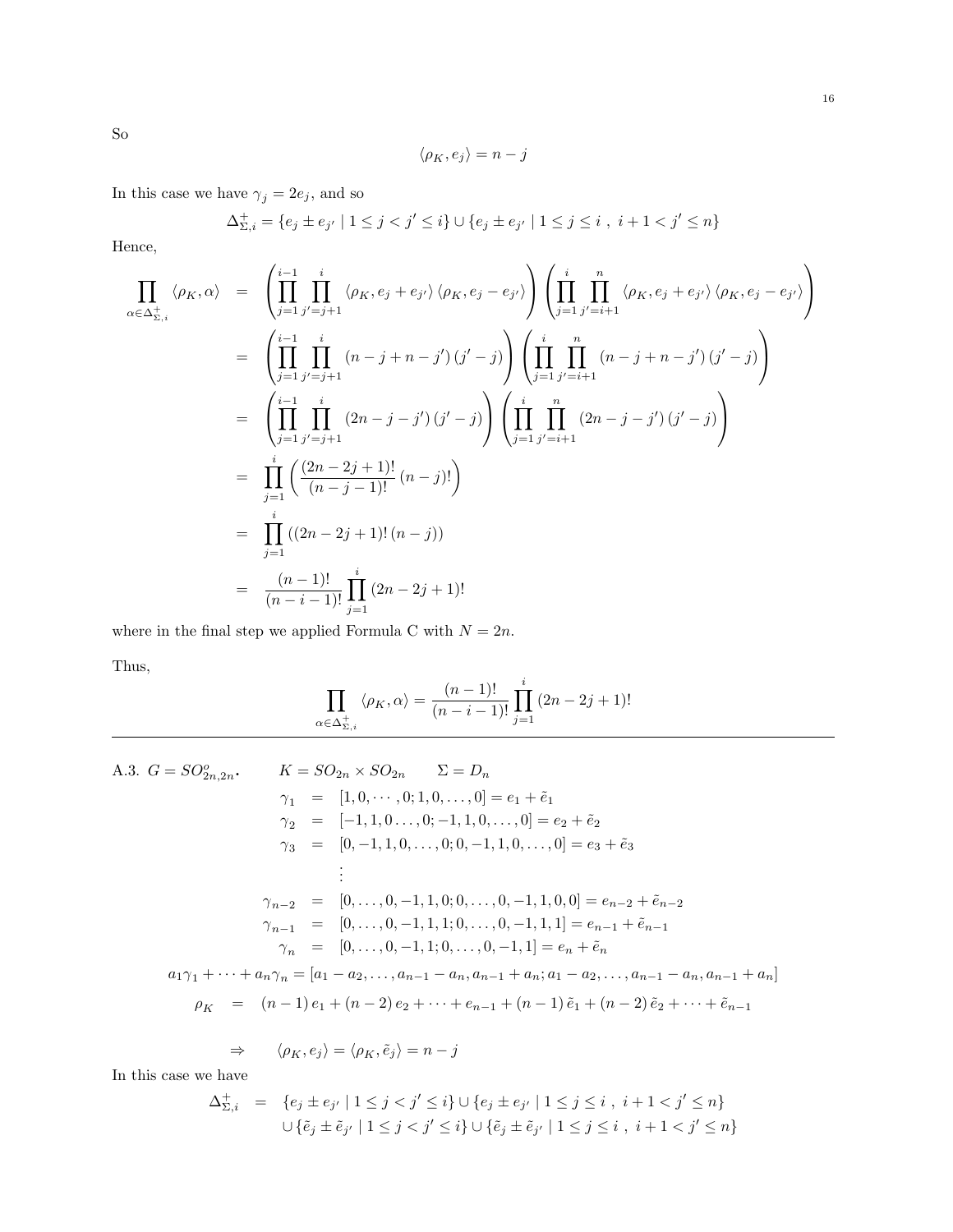$$
\prod_{\alpha \in \Delta_{\Sigma,i}^+} \langle \rho_K, \alpha \rangle = \left( \prod_{j=1}^{i-1} \prod_{j'=j+1}^i \langle e_j + e_{j'}, \rho_K \rangle \langle e_j - e_{j'}, \rho_k \rangle \right) \left( \prod_{j=1}^i \prod_{j'=i+1}^n \langle e_j + e_{j'}, \rho_K \rangle \langle e_j - e_{j'}, \rho_k \rangle \right)
$$
\n
$$
\cdot \left( \prod_{j=1}^{i-1} \prod_{j'=j+1}^i \langle \tilde{e}_j + \tilde{e}_{j'}, \rho_K \rangle \langle \tilde{e}_j - \tilde{e}_{j'}, \rho_K \rangle \right) \left( \prod_{j=1}^i \prod_{j'=j+1}^n \langle \tilde{e}_j + \tilde{e}_{j'}, \rho_K \rangle \langle \tilde{e}_j - \tilde{e}_{j'}, \rho_K \rangle \right)
$$
\n
$$
= \left( \left( \prod_{j=1}^{i-1} \prod_{j'=j+1}^i (2n-j-j') (j'-j) \right) \left( \prod_{j=1}^i \prod_{j'=i+1}^n (2n-j-j') (j'-j) \right) \right)^2
$$
\n
$$
= \left( \prod_{j=1}^i \frac{(2n-2j+1)!}{(n-j-1)!} (n-j)! \right)^2
$$
\n
$$
= \left( \frac{(n-1)!}{(n-i-1)!} \prod_{j=1}^i (2n-2j+1)! \right)^2
$$

A.4. 
$$
G = E_7(7)
$$
.  
\n
$$
K = SU_8
$$
\n
$$
\Sigma = D_3
$$
\n
$$
\gamma_1 = [0, 0, 0, 1, 0, 0, 0] = \frac{1}{2} (e_1 + e_2 + e_3 + e_4 - e_5 - e_6 - e_7 - e_8)
$$
\n
$$
\gamma_2 = [0, 1, 0, -1, 0, 0, 1, 0] = \frac{1}{2} (e_1 + e_2 - e_3 - e_4 + e_5 + e_6 - e_7 - e_8)
$$
\n
$$
\gamma_3 = [0, 1, 0, 0, 0, -1, 0] = \frac{1}{2} (e_1 + e_2 - e_3 - e_4 - e_5 - e_6 + e_7 + e_8)
$$
\n
$$
a_1 \gamma_1 + a_2 \gamma_2 + a_3 \gamma_3 = [0, a_2 + a_3, 0, a_1 - a_2, 0, a_2 - a_3, 0]
$$
\n
$$
\rho_K = \frac{1}{2} (7e_1 + 5e_2 + 3e_3 + e_4 - e_5 - 3e_6 - 5e_7 - 7e_8)
$$

We carried out the calculation of  $\prod_{\alpha\in\Delta_{\Sigma,1}^+}\langle\rho_K,\alpha\rangle$  for  $i=1,2,3$  using Maple, and obtained the following results.

$$
\begin{array}{rcl} \prod\limits_{\alpha\in\Delta^+_{\Sigma,1}}\langle\rho_K,\alpha\rangle&=&2^{12}3^55^37\\ \prod\limits_{\alpha\in\Delta^+_{\Sigma,2}}\langle\rho_K,\alpha\rangle&=&2^{16}3^75^37\\ \prod\limits_{\alpha\in\Delta^+_{\Sigma,3}}\langle\rho_K,\alpha\rangle&=&2^{16}3^75^37 \end{array}
$$

A.5. 
$$
G = SO_{p,q}
$$
,  $K = SO_p \times SO_q$   $\Sigma = D_2$   
\n $\gamma_1 = [1, 0, ..., 0; 1, 0, ..., 0] = e_1 + \tilde{e}_1$   
\n $\gamma_2 = [1, 0, ..., 0; -1, 0, ..., 0] = e_1 - \tilde{e}_1$   
\n $a_1 \gamma_1 + a_2 \gamma_2 = [a_1 + a_2, 0, ..., 0; a_1 - a_2, 0, ..., 0]$ 

There are four case here, corresponding to  $p$  and  $q$  being even or odd. However, since

$$
\Delta_{\Sigma,i}^+ = \left(\Delta_{\Sigma,i}^+ \cap \Delta|_{\mathfrak{so}(p)}\right) \cup \left(\Delta_{\Sigma,i}^+ \cap \Delta|_{\mathfrak{so}(q)}\right)
$$
  

$$
\equiv \left(\Delta_{\Sigma,i}^+\right)_p \cup \left(\Delta_{\Sigma,i}^+\right)_q
$$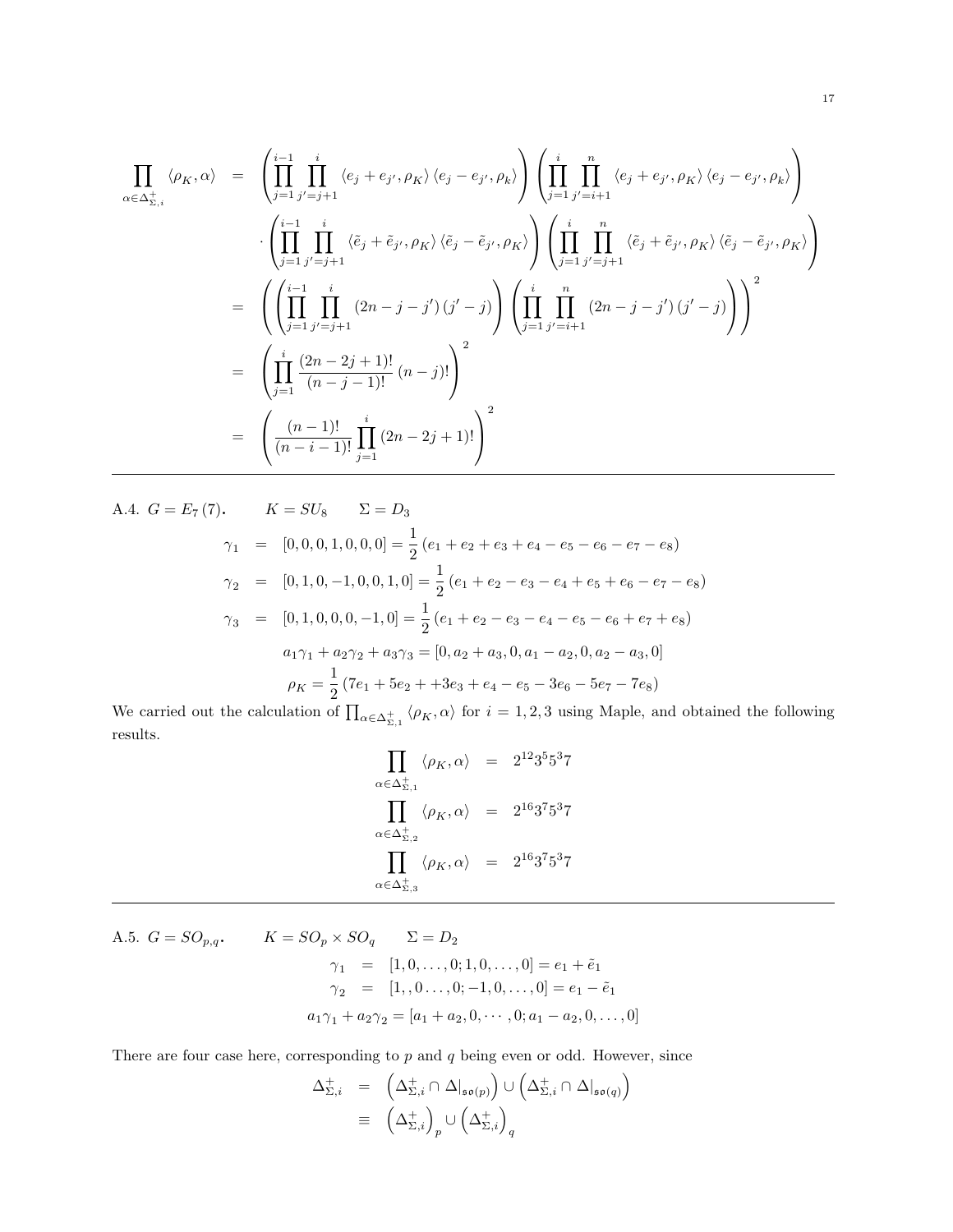we'll have

$$
\prod_{\alpha\in\Delta_{\Sigma,i}^+} \langle\rho_K,\alpha\rangle = \left(\prod_{\alpha\in\left(\Delta_{\Sigma,i}^+\right)_p} \langle\rho_K,\alpha\rangle\right)\left(\prod_{\alpha\in\left(\Delta_{\Sigma,i}^+\right)_q} \langle\rho_K,\alpha\rangle\right)
$$

and it will suffice to develop formulas for

$$
\prod_{\alpha\in\left(\Delta^+_{\Sigma,i}\right)_{2k}}\left\langle \rho_K,\alpha\right\rangle
$$

and

$$
\prod_{\alpha\in\left(\Delta^+_{\Sigma,i}\right)_{2k+1}}\left\langle\rho_K,\alpha\right\rangle
$$

Another convenience for the  $SO\left( p,q\right)$  case is that

$$
\Delta_{\Sigma,1}^+=\Delta_{\Sigma,2}^+
$$

A.5.1. Even Case. 
$$
\left(\Delta_{\Sigma,i}^+\right)_{2k}.
$$

$$
\rho_K = (k-1)e_1 + (k-2)e_2 + \dots + e_{k-1}
$$

$$
\Rightarrow \left(\rho_K, e_j\right) = k - j
$$

$$
\left(\Delta_{\Sigma,i}^+\right)_{2k} = \left\{e_1 + e_j \mid 2 \le j \le k\right\} \cup \left\{e_1 - e_j \mid 2 \le j \le k\right\}
$$

And so

$$
\prod_{\alpha \in (\Delta_{\Sigma,i}^+)_2} \langle \rho_K, \alpha \rangle = \prod_{j=2}^k \langle \rho_K, e_1 + e_j \rangle \langle \rho_K, e_1 - e_j \rangle
$$

$$
= \prod_{j=2}^k (2k - j - 1) (j - 1)
$$

$$
= (k - 1) (2k - 3)!
$$

$$
= \frac{1}{2} (2k - 2)!
$$

A.5.2. *Odd Case.* 
$$
(\Delta_{\Sigma,i}^+)_{{2k+1}}
$$
.  
\n
$$
\rho_K = \frac{1}{2} (2k-1) e_1 + \frac{1}{2} (2k-3) e_2 + \dots + \frac{1}{2} e_{k-1}
$$
\n
$$
\Rightarrow \langle \rho_K, e_j \rangle = \frac{1}{2} (2k-2j+1)
$$
\n
$$
(\Delta_{\Sigma,i}^+)_{{2k}} = \{e_1 + e_j \mid 2 \le j \le k\} \cup \{e_1 - e_j \mid 2 \le j \le k\} \cup \{e_1\}
$$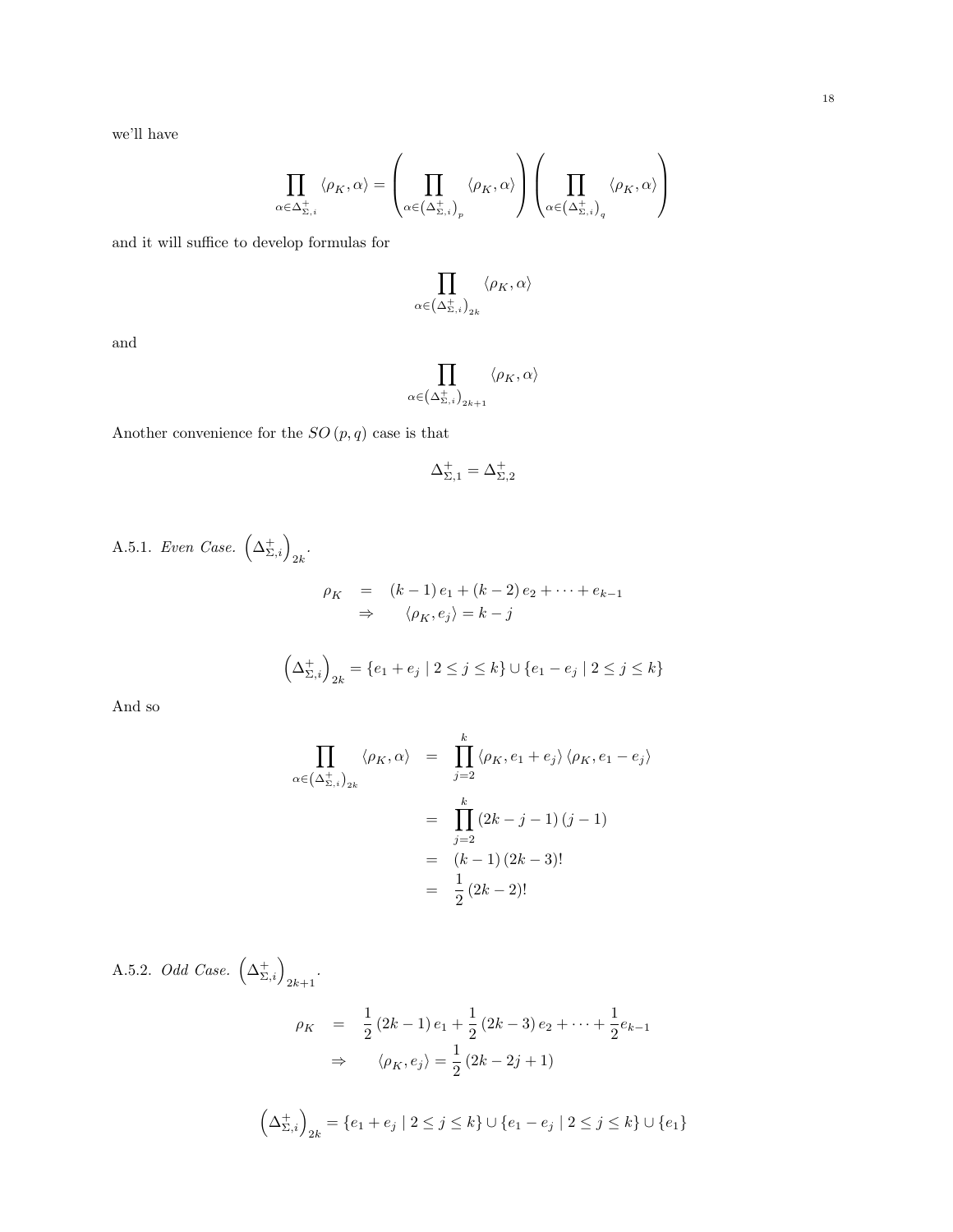And so

$$
\prod_{\alpha \in (\Delta_{\Sigma,i}^+)_{{}_{2k+1}}} \langle \rho_K, \alpha \rangle = \langle \rho_K, e_1 \rangle \prod_{j=2}^k \langle \rho_K, e_1 + e_j \rangle \langle \rho_K, e_1 - e_j \rangle
$$

$$
= \frac{1}{2} (2k-1) \prod_{j=2}^k (2k-j) (j-1)
$$

$$
= \frac{1}{2} (2k-1) (2k-2)!
$$

$$
= \frac{1}{2} (2k-1)!
$$

$$
= \frac{1}{2} ((2k+1) - 2)!
$$

And so we see that whether  $\boldsymbol{p}$  is even or odd

$$
\prod_{\alpha \in (\Delta_{\Sigma,i}^+)_p} \langle \rho_K, \alpha \rangle = \frac{1}{2} (p-2)!
$$

Hence, for  $SO\left( p,q\right)$ 

$$
\prod_{\alpha \in \Delta_{\Sigma,i}^+} \langle \rho_K, \alpha \rangle = \frac{1}{4} (p-2)! (q-2)!
$$

A.6.  $G = Sp(n, \mathbb{C})$ .  $K = Sp_n$   $\Sigma = C_n$  $\gamma_1 \hspace{3mm} = \hspace{3mm} [2,0,\ldots,0] = 2e_1$  $\gamma_2 = [-2, 2, 0, \dots, 0] = 2e_2$ . . .  $\gamma_n = [0, \ldots, 0, -2, 2] = 2e_n$ 

$$
a_1\gamma_1 + \dots + a_n\gamma_n = [2a_1 - 2a_2, \dots, 2a_{n-1} - 2a_n, 2a_n]
$$

$$
\rho_K = ne_1 + (n-1)e_2 + \dots + 2e_{n-1} + e_n
$$
  
\n
$$
\Rightarrow \langle \rho_K, e_j \rangle = (n-j+1)
$$

In this case we have  $\gamma_j=2e_j,$  and so

$$
\Delta_{\Sigma,i}^+ = \{e_j \pm e_{j'} \mid 1 \leq j < j' \leq i\} \cup \{e_j \pm e_{j'} \mid 1 \leq j \leq i\ ,\ i+1 < j' \leq n\} \cup \{2e_j \mid 1 \leq j \leq i\}
$$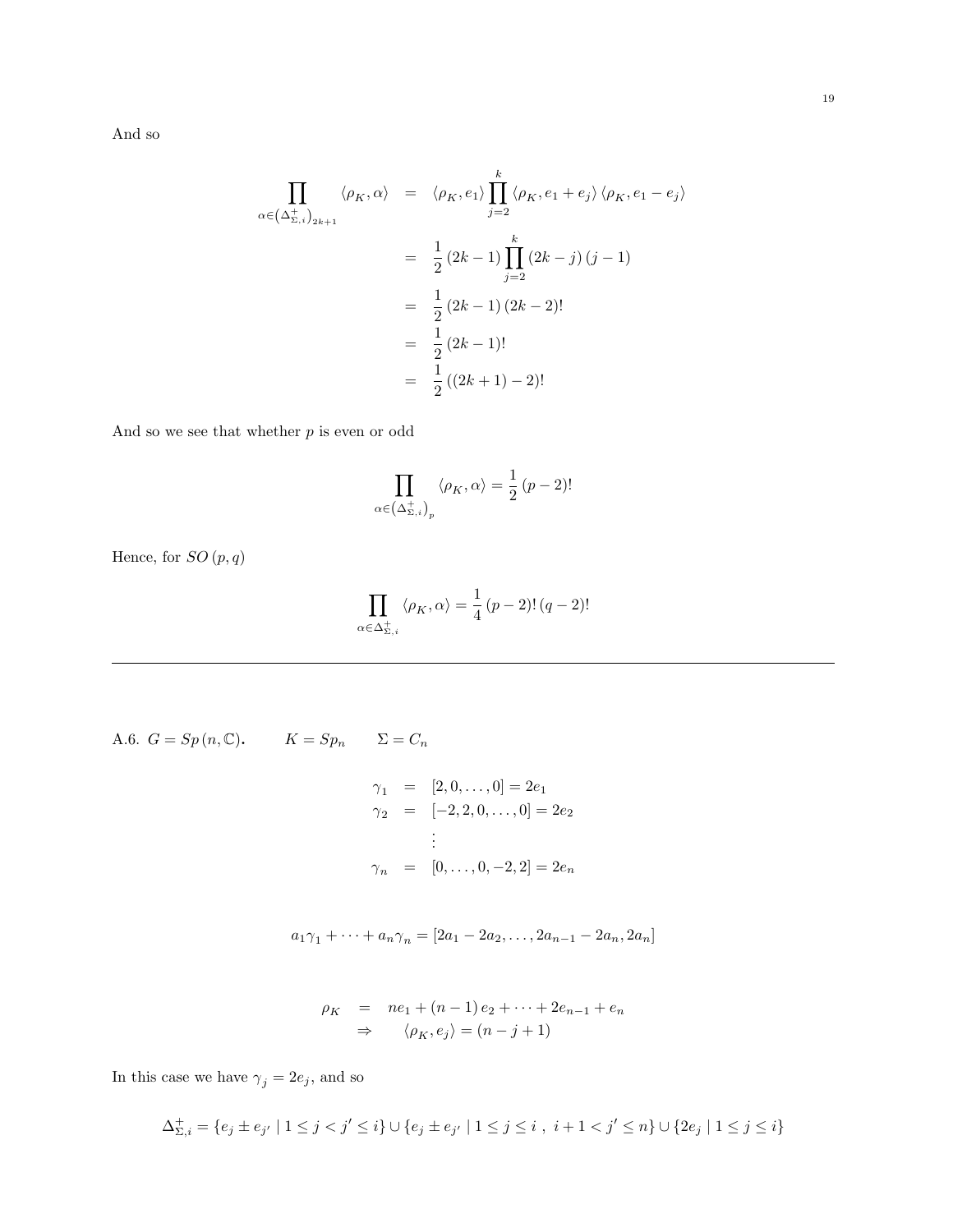$$
\prod_{\alpha \in \Delta_{\Sigma,i}^+} \langle \rho_K, \alpha \rangle = \left( \prod_{j=1}^{i-1} \prod_{j'=j+1}^i \langle \rho_K, e_j + e_{j'} \rangle \langle \rho_K, e_j - e_{j'} \rangle \right) \left( \prod_{j=1}^i \prod_{j'=i+1}^n \langle \rho_K, e_j + e_{j'} \rangle \langle \rho_K, e_j - e_{j'} \rangle \right)
$$
\n
$$
= \left( \prod_{j=1}^i \prod_{j'=j+1}^i (2n - j - j' + 2) (j' - j) \right) \left( \prod_{j=1}^i \prod_{j'=i+1}^n (2n - j - j' + 2) (j' - j) \right)
$$
\n
$$
\cdot \left( \prod_{j=1}^i (2n - 2j + 2) \right)
$$
\n
$$
= \left( \prod_{j=1}^i \frac{(2n + 2 - 2j + 1)!}{(2n + 2 - n - j - 1)!} (n - j)! \right) \frac{2^i n!}{(n - i)!}
$$
\n
$$
= \frac{2^i n!}{(n - i)!} \left( \prod_{j=1}^i \frac{(2n - 2j + 3)!}{(n - j + 1)!} \right)
$$
\n
$$
= \frac{2^i n!}{(n - i)!} \left( \prod_{j=1}^i (2n - 2j + 3)! \right) \frac{(n - i)!}{n!}
$$
\n
$$
= 2^i \left( \prod_{j=1}^i (2n - 2j + 3)! \right)
$$

A.7.  $G = SL(2n, \mathbb{C})$ .  $K = SU_{2n}$   $\Sigma = C_n$  $\gamma_1 = [1, 0, \ldots, 0, 1] = e_1 - e_{2n}$  $\gamma_2 = [-1, 1, 0, \ldots, 0, 1, -1] = e_2 - e_{2n-1}$ . . .  $\gamma_n = [0, \ldots, -1, 2, -1, \ldots, 0] = e_n - e_{n+1}$ 

 $a_1\gamma_1 + \cdots + a_n\gamma_n = [a_1 - a_2, \ldots, a_{n-1} - a_n, 2a_n, a_{n-1} - a_n, \ldots, a_1 - a_2]$ 

$$
\rho_K = \frac{1}{2} ((2n - 1) e_1 + (2n - 3) e_2 + \dots - (2n - 3) e_{2n - 1} - (2n - 1) e_{2n})
$$
  
\n
$$
\Rightarrow \langle \rho_K, e_j \rangle = \frac{1}{2} (2n - 2j + 1)
$$

$$
\Delta_{\Sigma,i}^+ = \{e_j - e_{j'} \mid 1 \le j \le i \; ; \; j < j' \le 2n\}
$$
\n
$$
\cup \{e_j - e_{j'} \mid i + 1 \le j \le 2n - i \; ; \; 2n - i < j' < n\}
$$
\n
$$
\cup \{e_j - e_{j'} \mid 2n - i < j < j' \le 2n\}
$$

so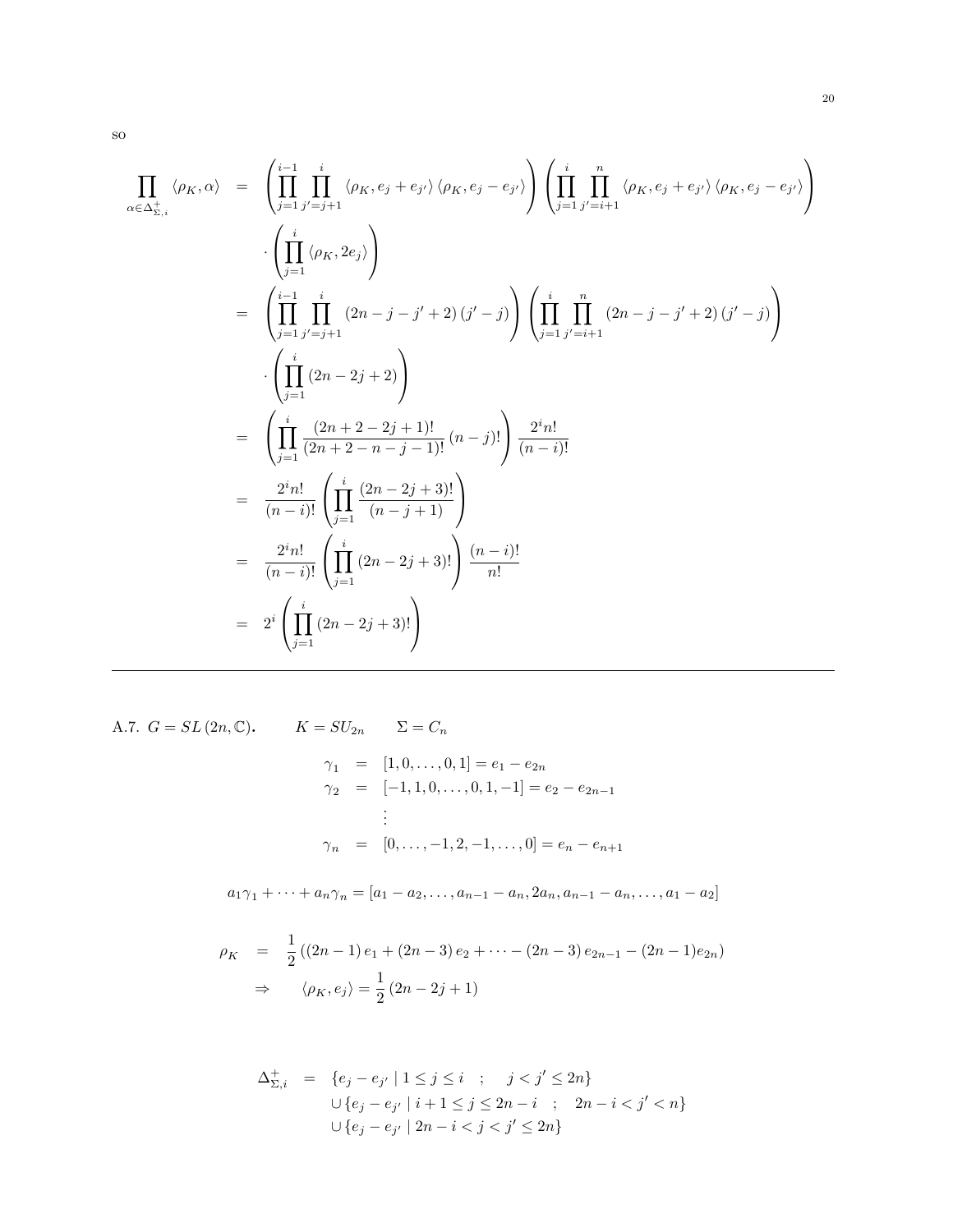$$
\prod_{\alpha \in \Delta_{\Sigma,i}^+} \langle \rho_K, \alpha \rangle = \left( \prod_{j=1}^i \prod_{j'=j+1}^{2n} \langle \rho_K, e_j - e_{j'} \rangle \right) \left( \prod_{j=i+1}^{2n-1} \prod_{j'=2n-i+1}^{2n} \langle \rho_K, e_j - e_{j'} \rangle \right) \left( \prod_{j=2n-i+1}^{2n-1} \prod_{j'=j+1}^{2n} \langle \rho_K, e_j - e_{j'} \rangle \right)
$$
\n
$$
= \left( \prod_{j=1}^i \prod_{j'=j+1}^{2n-1} \frac{1}{2} (j'-j) \right) \left( \prod_{j=i+1}^{2n-1} \prod_{j'=2n-i+1}^{2n} \frac{1}{2} (j'-j) \right) \left( \prod_{j=2n-i+1}^{2n-1} \prod_{j'=j+1}^{2n} \frac{1}{2} (j'-j) \right)
$$
\n
$$
= \left( \prod_{j=1}^i \left( \frac{1}{2} \right)^{2n-j} \prod_{j'=j+1}^{2n} (j'-j) \right) \left( \prod_{j=i+1}^{2n-1} \left( \frac{1}{2} \right)^i \prod_{j'=2n-i+1}^{2n} (j'-j) \right)
$$
\n
$$
\cdot \left( \prod_{j=2n-i+1}^{2n-1} \left( \frac{1}{2} \right)^{2n-j} \prod_{j'=j+1}^{2n} (j'-j) \right)
$$
\n
$$
= \left( \prod_{j=1}^i \left( \frac{1}{2} \right)^{2n-j} (2n-j)! \right) \left( \prod_{j=i+1}^{2n-1} \left( \frac{1}{2} \right)^i \frac{(2n-j)!}{(2n-i-j)!} \right) \left( \prod_{j=2n-i+1}^{2n-1} \left( \frac{1}{2} \right)^{2n-j} (2n-j)! \right)
$$
\n
$$
= \left( \frac{1}{2} \right)^{2n-i+1} (2n-j)! \right)
$$
\n
$$
\cdot \left( \prod_{j=2n-i+1}^{2n-1} (2n-j)! \right)
$$
\n
$$
= \left( \frac{1}{2} \right)^{i(4n-2i-1)} \left( \
$$

A.8. 
$$
G = SO(4n, \mathbb{C})
$$
.  
\n
$$
K = SO_{4n} \qquad \Sigma = C_n
$$
\n
$$
\gamma_1 = [0, 1, 0, \dots, 0] = e_1 + e_2
$$
\n
$$
\gamma_2 = [0, -1, 0, 1, 0, \dots, 0] = e_3 + e_4
$$
\n
$$
\gamma_3 = [0, 0, 0, -1, 0, 1, 0, \dots, 0] = e_5 + e_6
$$
\n
$$
\vdots
$$
\n
$$
\gamma_{n-1} = [0, \dots, 0, -1, 0, 1, 0, 0] = e_{2n-3} + e_{2n-2}
$$
\n
$$
\gamma_n = [0, \dots, 0, 0, -1, 0, 2] = e_{2n-1} + e_{2n}
$$

 $a_1\gamma_1 + \cdots + a_n\gamma_n = [0, a_1 - a_2, 0, a_2 - a_3, \ldots, 0, a_{n-1} - a_n, 0, 2a_n]$ 

$$
\rho_K = (2n-1)e_1 + (2n-2)e_2 + \dots + e_{2n-1}
$$
  
\n
$$
\Rightarrow \langle \rho_K, e_j \rangle = 2n - j
$$

$$
\Delta_{\Sigma,i}^+ = \{ e_j + e_{j'} \mid 1 \le j \le 2i , j < j' \le 2n \}
$$
  

$$
\cup \{ e_{2j-1} - e_{j'} \mid 1 \le j \le i , 2j < j' \le 2n \}
$$
  

$$
\cup \{ e_{2j} - e_{j'} \mid 1 \le j \le i , 2j < j' \le 2n \}
$$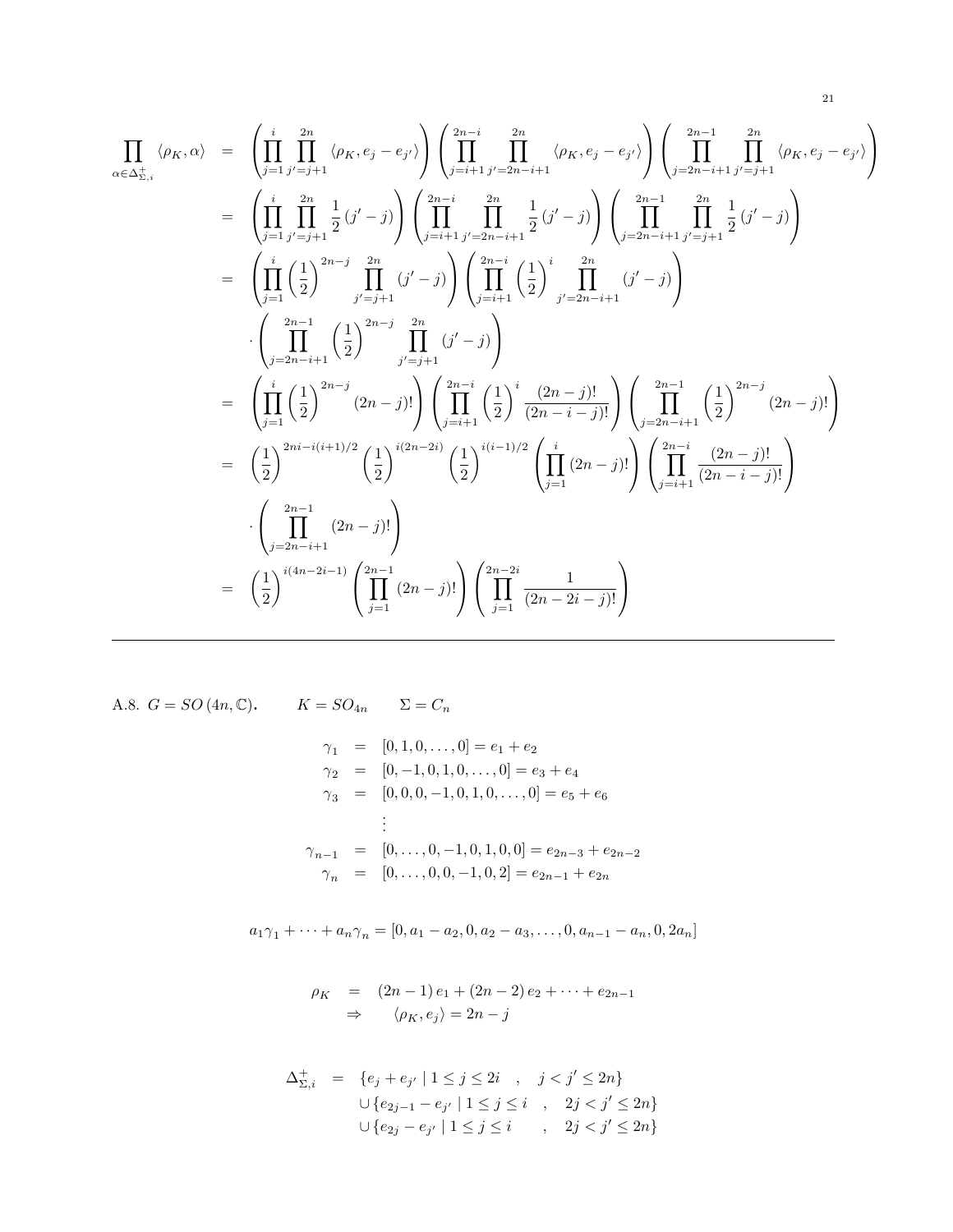$$
\prod_{\alpha \in \Delta_{\Sigma,i}^+} \langle \rho_K, \alpha \rangle = \left( \prod_{j=1}^{2i} \prod_{j'=j+1}^{2n} \langle \rho_K, e_j + e_{j'} \rangle \right) \left( \prod_{j=1}^i \prod_{j'=2j+1}^{2n} \langle \rho_K, e_{2j-1} - e_{j'} \rangle \right) \left( \prod_{j=1}^{i-1} \prod_{j'=2j+1}^{2n} \langle \rho_K, e_{2j} - e_{j'} \rangle \right)
$$
\n
$$
= \left( \prod_{j=1}^{2i} \prod_{j'=j+1}^{2n} (4n - j - j') \right) \left( \prod_{j=1}^i \prod_{j'=2j+1}^{2n} (j' - 2j + 1) \right) \left( \prod_{j=1}^{i-1} \prod_{j'=2j+1}^{2n} (j' - 2j) \right)
$$
\n
$$
= \left( \prod_{j=1}^{2i} \prod_{j'=j+1}^{2n} (4n - j - j') \right) \left( \prod_{j=1}^i \prod_{j'=2j}^{2n} (j' - 2j + 1) \right) \left( \prod_{j=1}^{i-1} \prod_{j'=2j+1}^{2n} (j' - 2j) \right)
$$
\n
$$
= \left( \prod_{j=1}^{2i} \prod_{j'=j+1}^{2n} (4n - j - j') \right) \left( \prod_{j=1}^2 \prod_{j'=j+1}^{2n} (j' - j) \right)
$$
\n
$$
= \left( \prod_{j=1}^{2i} \prod_{j'=j+1}^{2n} (4n - j - j') (j - j') \right)
$$

Adopting Formula (D) to the case at hand  $(i \rightarrow 2i, n \rightarrow 2n, N \rightarrow 2n)$ 

$$
\left(\prod_{j=1}^{2i} \prod_{j'=j+1}^{2n} (4n-j-j')\left(j'-j\right)\right) = \prod_{j=1}^{2i} \left(\frac{(4n-2j+1)!}{(4n-2n-j-1)!}\left(2n-j\right)!\right) = \prod_{j=1}^{2i} \left(\frac{(4n-2j+1)!}{(2n-j-1)!}\left(2n-j\right)!\right)
$$

we conclude

$$
\prod_{\alpha\in\Delta_{\Sigma,i}^+} \left<\rho_K,\alpha\right> = \prod_{j=1}^{2i} \left(\frac{(4n-2j+1)!}{(2n-j-1)!}\,(2n-j)!\right)
$$

A.9. 
$$
G = E_7(\mathbb{C})
$$
.  
\n
$$
K = E_7 \qquad \Sigma = C_3
$$
\n
$$
\gamma_1 = [1, 0, 0, 0, 0, 0, 0] = -e_7 + e_8
$$
\n
$$
\gamma_2 = [-1, 0, 0, 0, 0, 1, 0] = e_5 + e_6
$$
\n
$$
\gamma_3 = [0, 0, 0, 0, 0, 0, -1, 2] = -e_5 + e_6
$$
\n
$$
a_1 \gamma_1 + a_2 \gamma_2 + a_3 \gamma_3 = [a_1 - a_2, 0, 0, 0, 0, 0, a_2 - a_3, 2a_3]
$$

$$
\omega_1 / 1 + \omega_2 / 2 + \omega_3 / 3 = \omega_1 - \omega_2, \omega_3, \omega_3, \omega_4 - \omega_3, \omega_5
$$
  
the calculation of  $\Pi$   $\omega_1 / 2 = \omega_1$  for  $i = 1, 2, 3$  using Maple and obtained

We carried out the calculation of  $\prod_{\alpha\in\Delta_{\Sigma,1}^+}\langle\rho_K,\alpha\rangle$  for  $i=1,2,3$  using Maple, and obtained the following results.

$$
\prod_{\alpha \in \Delta_{\Sigma,1}^+} \langle \rho_K, \alpha \rangle = 2^{29} 3^{13} 5^6 7^4 11^3 13^2 17
$$
\n
$$
\prod_{\alpha \in \Delta_{\Sigma,2}^+} \langle \rho_K, \alpha \rangle = 2^{42} 3^{19} 5^9 7^6 11^3 13^2 17
$$
\n
$$
\prod_{\alpha \in \Delta_{\Sigma,3}^+} \langle \rho_K, \alpha \rangle = 2^{42} 3^{19} 5^9 7^6 11^3 13^2 17
$$

A.10. 
$$
G = SO(p, \mathbb{C})
$$
.  
\n
$$
K = SO_p \qquad \Sigma = C_2
$$
\n
$$
\gamma_1 = [0, 1, 0, \dots, 0] = e_1 + e_2
$$
\n
$$
\gamma_2 = [0, -1, 0, 1, 0, \dots, 0] = e_3 + e_4
$$
\n
$$
a_1 \gamma_1 + a_2 \gamma_2 = [0, a_1 - a_2, 0, a_2, 0, \dots, 0]
$$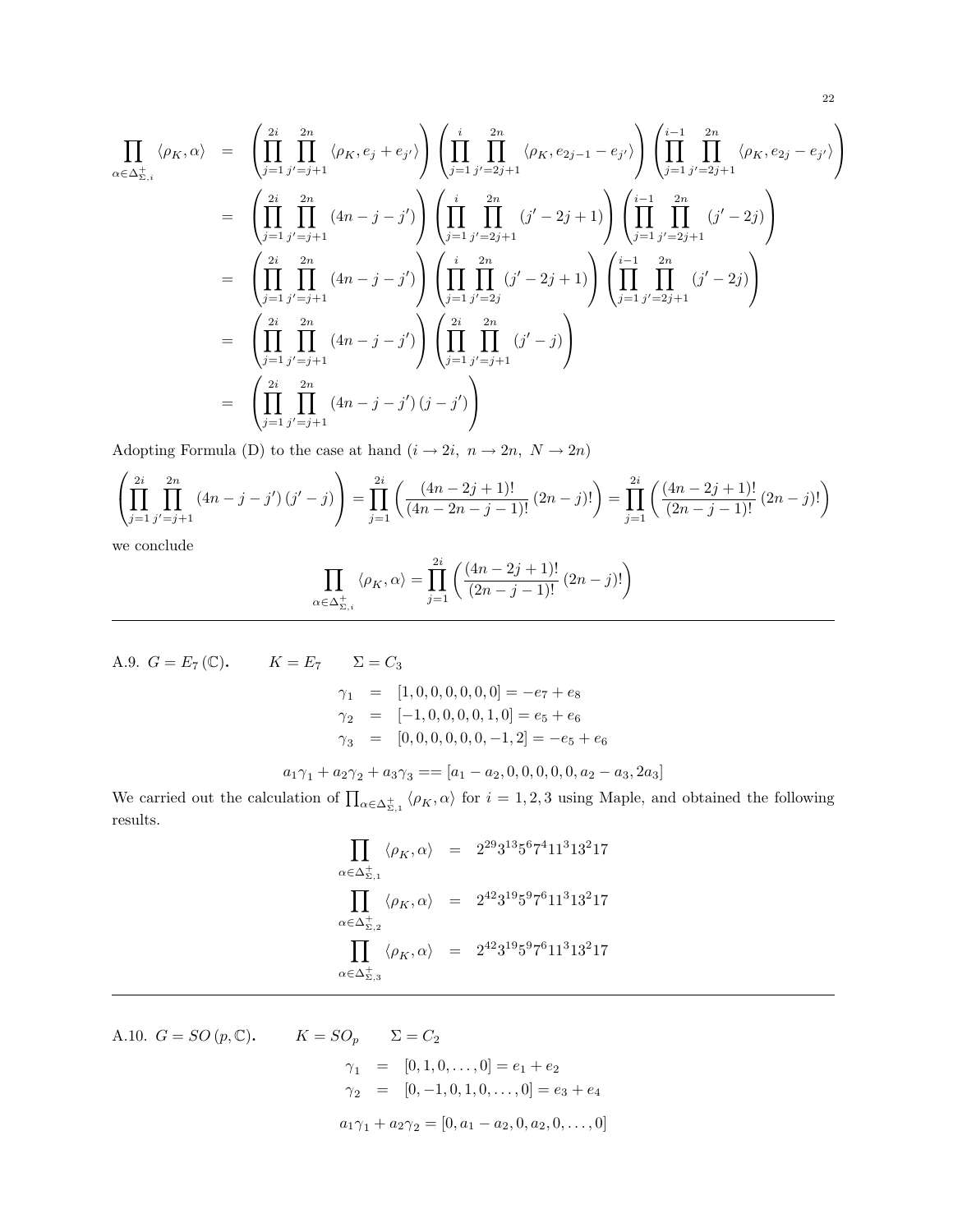$p = 2k$ .

$$
\rho_K = (k-1)e_1 + (k-2)e_2 + \dots + e_{k-1}
$$
  
\n
$$
\Rightarrow \langle \rho_K, e_j \rangle = k - j
$$

$$
\Delta_{\Sigma,i}^+ = \{ e_j + e_{j'} \mid 1 \le j \le 2i , j < j' \le k \}
$$
  

$$
\cup \{ e_{2j-1} - e_{j'} \mid 1 \le j \le i , 2j < j' \le k \}
$$
  

$$
\cup \{ e_{2j} - e_{j'} \mid 1 \le j \le i , 2j < j' \le k \}
$$

$$
\prod_{\alpha \in \Delta_{\Sigma,i}^+} \langle \rho_K, \alpha \rangle = \left( \prod_{j=1}^{2i} \prod_{j'=j+1}^k \langle \rho_K, e_j + e_{j'} \rangle \right) \left( \prod_{j=1}^i \prod_{j'=2j+1}^k \langle \rho_K, e_{2j-1} - e_{j'} \rangle \right) \left( \prod_{j=1}^i \prod_{j'=2j+1}^k \langle \rho_K, e_{2j} - e_{j'} \rangle \right)
$$
\n
$$
= \left( \prod_{j=1}^{2i} \prod_{j'=j+1}^k (2k - j - j') \right) \left( \prod_{j=1}^i \prod_{j'=2j+1}^k (j'-2j+1) \right) \left( \prod_{j=1}^i \prod_{j'=2j+1}^k (j'-2j) \right)
$$
\n
$$
= \left( \prod_{j=1}^2 \prod_{j'=j+1}^k (2k - j - j') \right) \left( \prod_{j=1}^i \prod_{j'=2j+1}^k (j'-2j+1) \right) \left( \prod_{j=1}^i \prod_{j'=2j+1}^k (j'-2j) \right)
$$
\n
$$
= \left( \prod_{j=1}^{2i} \prod_{j'=j+1}^k (2k - j - j') \right) \left( \prod_{j=1}^2 \prod_{j'=j+1}^k (j'-j) \right)
$$
\n
$$
= \prod_{j=1}^{2i} \left( \frac{(2k - 2j + 1)!}{(k - j - 1)!} (k - j)! \right)
$$
\n
$$
= \prod_{j=1}^{2i} (2k - 2j + 1)!(k - j)
$$
\n
$$
= \left( \frac{1}{2} \right)^{2i} \left( \prod_{j=1}^{2i} (2k - 2j + 1)!(2k - 2j) \right)
$$

$$
p = 2k + 1.
$$

$$
\rho_K = \left(k - \frac{1}{2}\right)e_1 + \left(k - \frac{3}{2}\right)e_2 + \dots + \frac{1}{2}e_k
$$

$$
\Rightarrow \left\langle \rho_K, e_j \right\rangle = \frac{1}{2}\left(2k - 2j + 1\right)
$$

$$
\Delta_{\Sigma,i}^+ = \{e_j + e_{j'} \mid 1 \le j \le 2i , j < j' \le k\}
$$
  

$$
\cup \{e_{2j-1} - e_{j'} \mid 1 \le j \le i , 2j < j' \le k\}
$$
  

$$
\cup \{e_{2j} - e_{j'} \mid 1 \le j \le i , 2j < j' \le k\}
$$
  

$$
\cup \{e_j \mid 1 \le j \le 2i\}
$$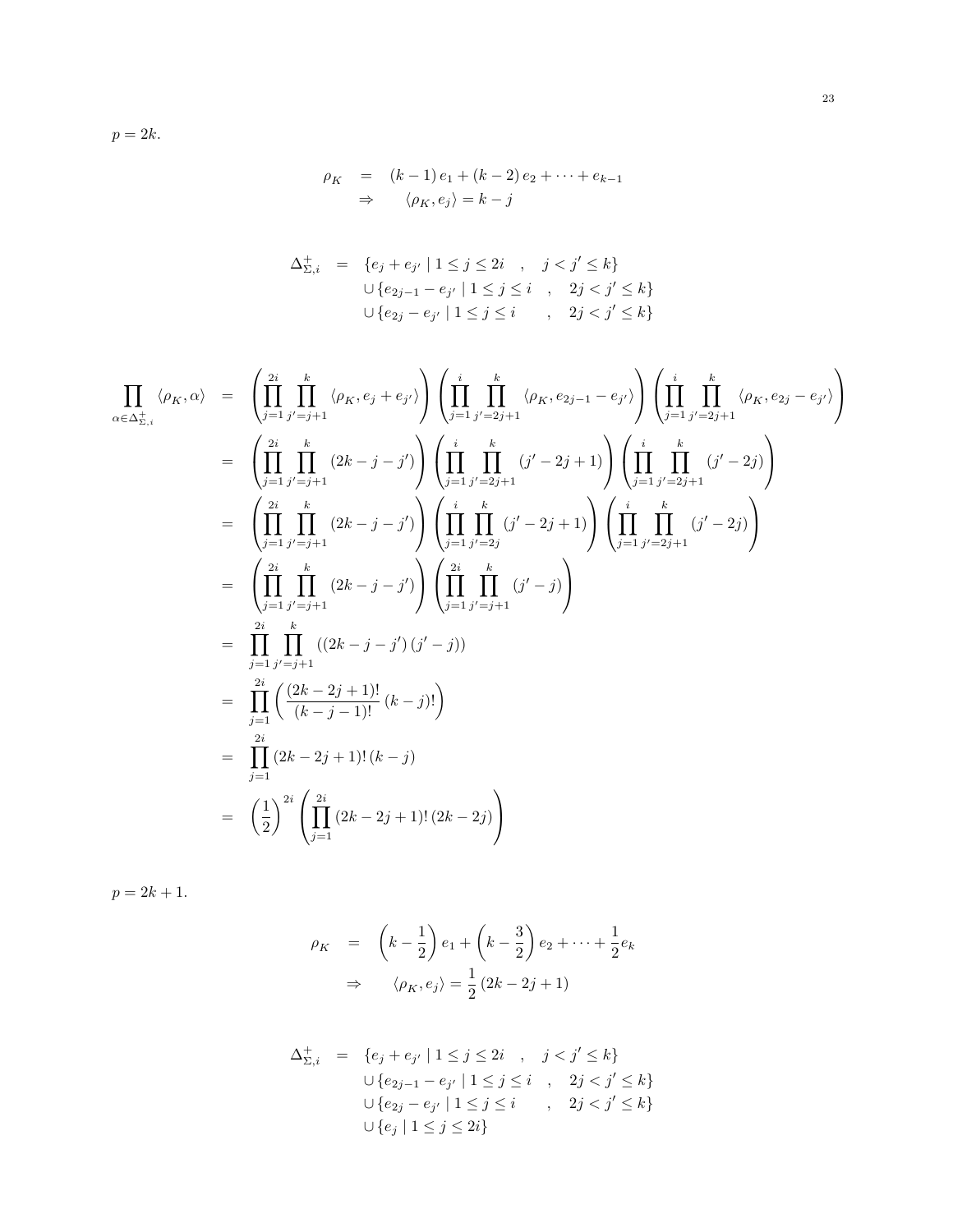$$
\prod_{\alpha \in \Delta_{\Sigma,i}^+} \langle \rho_K, \alpha \rangle = \left( \prod_{j=1}^{2i} \prod_{j'=j+1}^k \langle \rho_K, e_j + e_{j'} \rangle \right) \left( \prod_{j=1}^i \prod_{j'=2j+1}^k \langle \rho_K, e_{2j-1} - e_{j'} \rangle \right) \left( \prod_{j=1}^{i-1} \prod_{j'=2j+1}^k \langle \rho_K, e_{2j} - e_{j'} \rangle \right)
$$
\n
$$
\cdot \left( \prod_{j=1}^{2i} \langle \rho_K, e_j \rangle \right)
$$
\n
$$
= \left( \prod_{j=1}^{2i} \prod_{j'=j+1}^k (2k - j - j' + 1) \right) \left( \prod_{j=1}^i \prod_{j'=2j+1}^k (j'-2j+1) \right) \left( \prod_{j=1}^{i-1} \prod_{j'=2j+1}^k (j'-2j) \right)
$$
\n
$$
\cdot \left( \prod_{j=1}^{2i} \frac{1}{2} (2k - 2j + 1) \right)
$$
\n
$$
= \left( \prod_{j=1}^{2i} \prod_{j'=j+1}^k (2k - j - j' + 1) \right) \left( \prod_{j=1}^i \prod_{j'=2j}^k (j'-2j+1) \right) \left( \prod_{j=1}^{i-1} \prod_{j'=2j+1}^k (j'-2j) \right)
$$
\n
$$
\cdot \left( \frac{1}{2} \right)^{2i} \left( \prod_{j=1}^{2i} (2k - 2j + 1) \right)
$$
\n
$$
= \left( \frac{1}{2} \right)^{2i} \left( \prod_{j=1}^2 (2k - 2j + 1) \right) \left( \prod_{j=1}^2 \prod_{j'=j+1}^k (2k - j - j' + 1) \right) \left( \prod_{j=1}^2 \prod_{j'=j+1}^k (j'-j) \right)
$$
\n
$$
= \left( \frac{1}{2} \right)^{2i} \left( \prod_{j=1}^2 (2k - 2j + 1) \right) \left( \prod_{j=1}^2 \prod_{j'=j+1}^k (2k - j - j' + 1) (j - j') \right
$$

Thus, we see again we can consolidate the formulas for  $p = 2k$  and  $p = 2k + 1$ .

$$
\prod_{\alpha \in \Delta_{\Sigma,i}^+} \langle \rho_K, \alpha \rangle = \prod_{j=1}^{2i} \frac{1}{2} (p - 2j) (p - 2j + 1)!
$$

A.11. 
$$
G = Sp(n, n)
$$
.  
\n
$$
K = Sp_n \times Sp_n \qquad \Sigma = C_n
$$
\n
$$
\gamma_1 = [1, 0, \dots, 0; 1, 0, \dots, 0] = e_1 + \tilde{e}_1
$$
\n
$$
\gamma_2 = [-1, 1, 0, \dots, 0; -1, 1, 0, \dots, 0] = e_2 + \tilde{e}_2
$$
\n
$$
\vdots
$$
\n
$$
\gamma_n = [0, \dots, 0, -1, 1; 0, \dots, 0, -1, 1] = e_n + \tilde{e}_n
$$
\n
$$
a_1 \gamma_1 + \dots + a_n \gamma_n = [a_1 - a_2, \dots, a_{n-1} - a_n, a_n; a_1 - a_2, \dots, a_{n-1} - a_n]
$$
\n
$$
\rho_K = ne_1 + (n-1)e_2 + \dots + 2e_{n-1} + e_n + n\tilde{e}_1 + (n-1)\tilde{e}_2 + \dots + 2\tilde{e}_{n-1} + \tilde{e}_n
$$
\n
$$
\Rightarrow \langle \rho_K, e_j \rangle = n - j + 1 \qquad \langle \rho_K, \tilde{e}_j \rangle = n - j + 1
$$
\n
$$
\Delta_{\Sigma, i}^+ = \{e_j + e_{j'} \mid 1 \le j \le i \quad, \quad j < j' \le n \quad \} \cup \{e_j - e_{j'} \mid 1 \le j \le i \quad, \quad j < j' \le n\} \cup \{2e_j \mid 1 \le j \le i\}
$$

 $\cup \{\tilde{e}_j + \tilde{e}_{j'} \mid 1 \leq j \leq i \quad , \quad j < j' \leq n \quad \} \cup \{\tilde{e}_j - \tilde{e}_{j'} \mid 1 \leq j \leq i \quad , \quad j < j' \leq n \} \cup \{2\tilde{e}_j \mid 1 \leq j \leq i\}$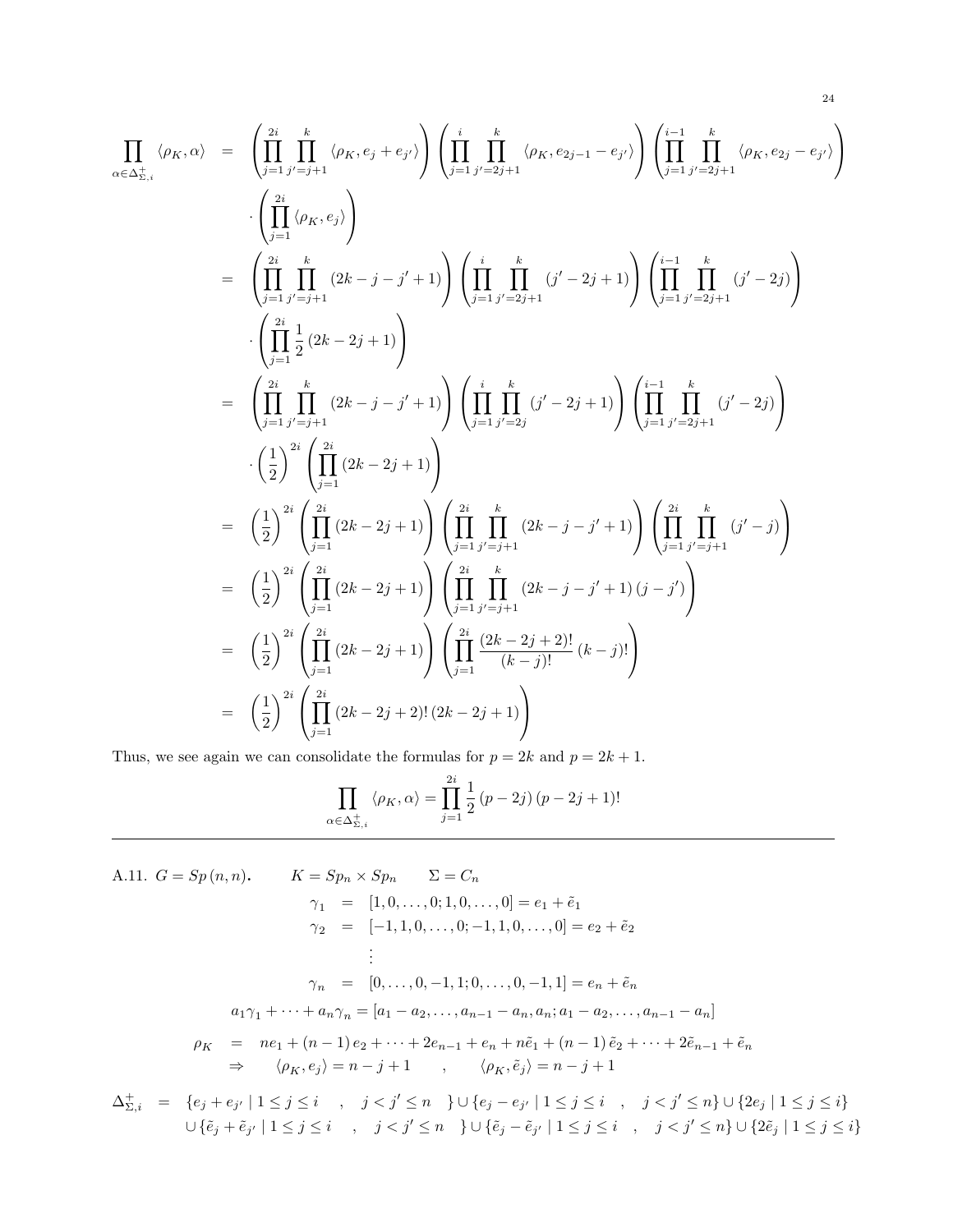$$
\prod_{\alpha \in \Delta_{\Sigma,i}^+} \langle \rho_K, \alpha \rangle = \left( \prod_{j=1}^i \prod_{j'=j+1}^n \langle \rho_K, e_j + e_{j'} \rangle \right) \left( \prod_{j=1}^i \prod_{j'=j+1}^n \langle \rho_K, e_j - e_{j'} \rangle \right) \left( \prod_{j=1}^i \langle \rho_K, e_j \rangle \right)
$$
\n
$$
\cdot \left( \prod_{j=1}^i \prod_{j'=j+1}^n \langle \rho_K, \tilde{e}_j + \tilde{e}_{j'} \rangle \right) \left( \prod_{j=1}^i \prod_{j'=j+1}^n \langle \rho_K, \tilde{e}_j - \tilde{e}_{j'} \rangle \right) \left( \prod_{j=1}^i \langle \rho_K, 2\tilde{e}_j \rangle \right)
$$
\n
$$
= \left( \prod_{j=1}^i \prod_{j'=j+1}^n (2n - j - j' + 2) (j' - j) \right)^2 \left( \prod_{j=1}^i 2 (n - j + 1) \right)^2
$$
\n
$$
= 2^{2i} \left( \frac{(n)!}{(n-i)!} \right)^2 \left( \prod_{j=1}^i \left( \frac{(2n - 2j + 3)!}{(n - j + 1)!} (n - j)! \right) \right)^2
$$
\n
$$
= 2^{2i} \left( \frac{(n)!}{(n - i)!} \right)^2 \left( \prod_{j=1}^i \left( \frac{(2n - 2j + 3)!}{n - j + 1} \right) \right)^2
$$
\n
$$
= 2^{2i} \left( \frac{(n)!}{(n - i)!} \right)^2 \left( \frac{(n - i)!}{n!} \prod_{j=1}^i (2n - 2j + 3)! \right)^2
$$
\n
$$
= 2^{2i} \left( \prod_{j=1}^i (2n - 2j + 3)! \right)^2
$$

A.12. 
$$
G = SL(2n, \mathbb{H}).
$$
  $K = Sp_{2n}$   $\Sigma = C_n$ 

$$
\gamma_1 = [0, 1, 0, \dots, 0] = e_1 + e_2
$$
  
\n
$$
\gamma_2 = [0, -1, 0, 1, 0, \dots, 0] = e_3 + e_4
$$
  
\n
$$
\gamma_3 = [0, 0, 0, -1, 0, 1, 0, \dots, 0] = e_5 + e_6
$$
  
\n
$$
\vdots
$$
  
\n
$$
\gamma_n = [0, \dots, 0, -1, 0, 1] = e_{2n-1} + e_{2n}
$$

 $a_1\gamma_1 + \cdots + a_n\gamma_n = [0, a_1 - a_2, 0, a_2 - a_3, \ldots, 0, a_{n-1} - a_n, 0, a_n]$ 

$$
\rho_K = 2ne_1 + (2n - 1)e_2 + \dots + 2e_{2n-1} + e_{2n} \n\Rightarrow \langle \rho_K, e_j \rangle = 2n - j + 1
$$

$$
\Delta_{\Sigma,i}^+ = \{e_j + e_{j'} \mid 1 \le j \le 2i , j < j' \le 2n\}
$$
  

$$
\cup \{e_{2j-1} - e_{j'} \mid 1 \le j \le i , 2j < j' \le 2n\}
$$
  

$$
\cup \{e_{2j} - e_{j'} \mid 1 \le j \le i , 2j < j' \le 2n\}
$$
  

$$
\cup \{2e_j \mid 1 \le j \le 2i\}
$$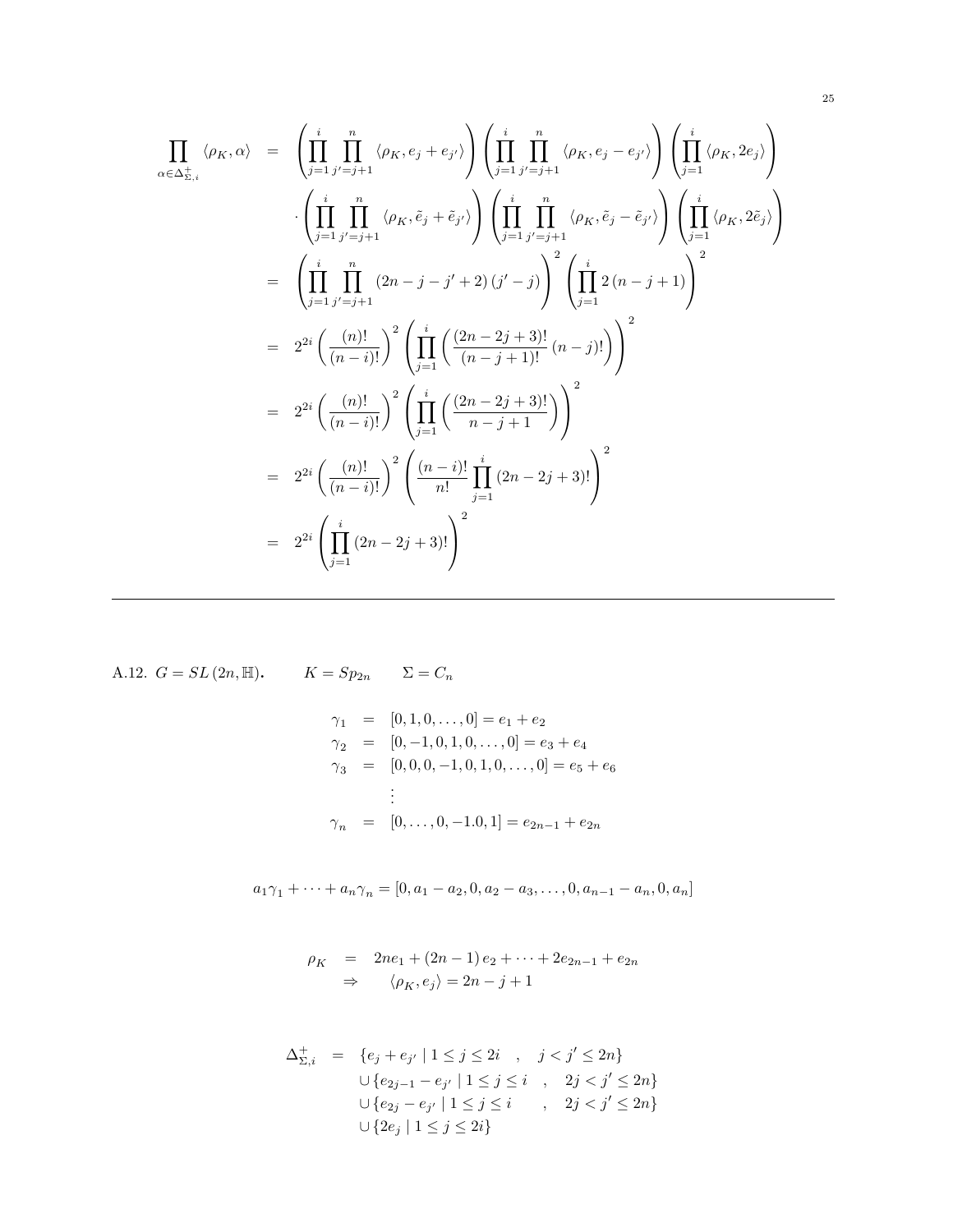$$
\prod_{\alpha \in \Delta_{\Sigma,i}^+} \langle \rho_K, \alpha \rangle = \left( \prod_{j=1}^{2i} \prod_{j'=j+1}^{2n} \langle \rho_K, e_j + e_{j'} \rangle \right) \left( \prod_{j=1}^{i} \prod_{j'=2j+1}^{2n} \langle \rho_K, e_{2j-1} - e_{j'} \rangle \right) \left( \prod_{j=1}^{i-1} \prod_{j'=2j+1}^{2n} \langle \rho_K, e_{2j} - e_{j'} \rangle \right)
$$
\n
$$
\cdot \left( \prod_{j=1}^{2i} \langle \rho_K, 2e_j \rangle \right)
$$
\n
$$
= \left( \prod_{j=1}^{2i} \prod_{j'=j+1}^{2n} (4n - j - j' + 2) \right) \left( \prod_{j=1}^{i} \prod_{j'=2j+1}^{2n} (j' - 2j + 1) \right) \left( \prod_{j=1}^{i-1} \prod_{j'=2j+1}^{2n} (j' - 2j) \right)
$$
\n
$$
\cdot \left( \prod_{j=1}^{2i} 2(2n - j + 1) \right)
$$
\n
$$
= \left( \prod_{j=1}^{2i} \prod_{j'=j+1}^{2n} (4n - j - j' + 2) \right) \left( \prod_{j=1}^{i} \prod_{j'=2j}^{2n} (j' - 2j + 1) \right) \left( \prod_{j=1}^{i-1} \prod_{j'=2j+1}^{2n} (j' - 2j) \right)
$$
\n
$$
2^{2i} \frac{(2n)!}{(2n - 2i)!}
$$
\n
$$
= 2^{2i} \frac{(2n)!}{(2n - 2i)!} \left( \prod_{j=1}^{2i} \prod_{j'=j+1}^{2n} (4n - j - j' + 2) \right) \left( \prod_{j=1}^{2i} \prod_{j'=j+1}^{2n} (j' - j) \right)
$$
\n
$$
= 2^{2i} \frac{(2n)!}{(2n - 2i)!} \left( \prod_{j=1}^{2i} \prod_{j'=j+1}^{2n} (4n - j - j' + 2) (j - j') \right)
$$
\n
$$
= 2^{2i} \frac{(2n)!}{(2n -
$$

where in the last step we employed Formula (D).

$$
\left(\prod_{j=1}^{i} \prod_{j'=j+1}^{n} (N-j-j') (j'-j)\right) = \prod_{j=1}^{i} \left(\frac{(N-2j+1)!}{(N-n-j-1)!} (n-j)! \right)
$$

A.13. 
$$
G = SO(p, 1)
$$
.  $K = SO(p)$   $\Sigma = C_1$   
 $\gamma_1 = [1, 0, ..., 0] = e_1$   
 $a_1 \gamma_1 = [a_1, 0, ..., 0]$ 

A.13.1. Case A.  $p = 2k$ .

$$
\rho_K = (k-1)e_1 + (k-2)e_2 + \dots + e_{k-1}
$$
  
\n
$$
\Rightarrow \langle \rho_K, e_j \rangle = k - j
$$

$$
\Delta_{\Sigma,1}^+ = \{e_1 + e_j \mid j = 2,\ldots,k\} \cup \{e_1 - e_j \mid j = 2,\ldots,k\}
$$